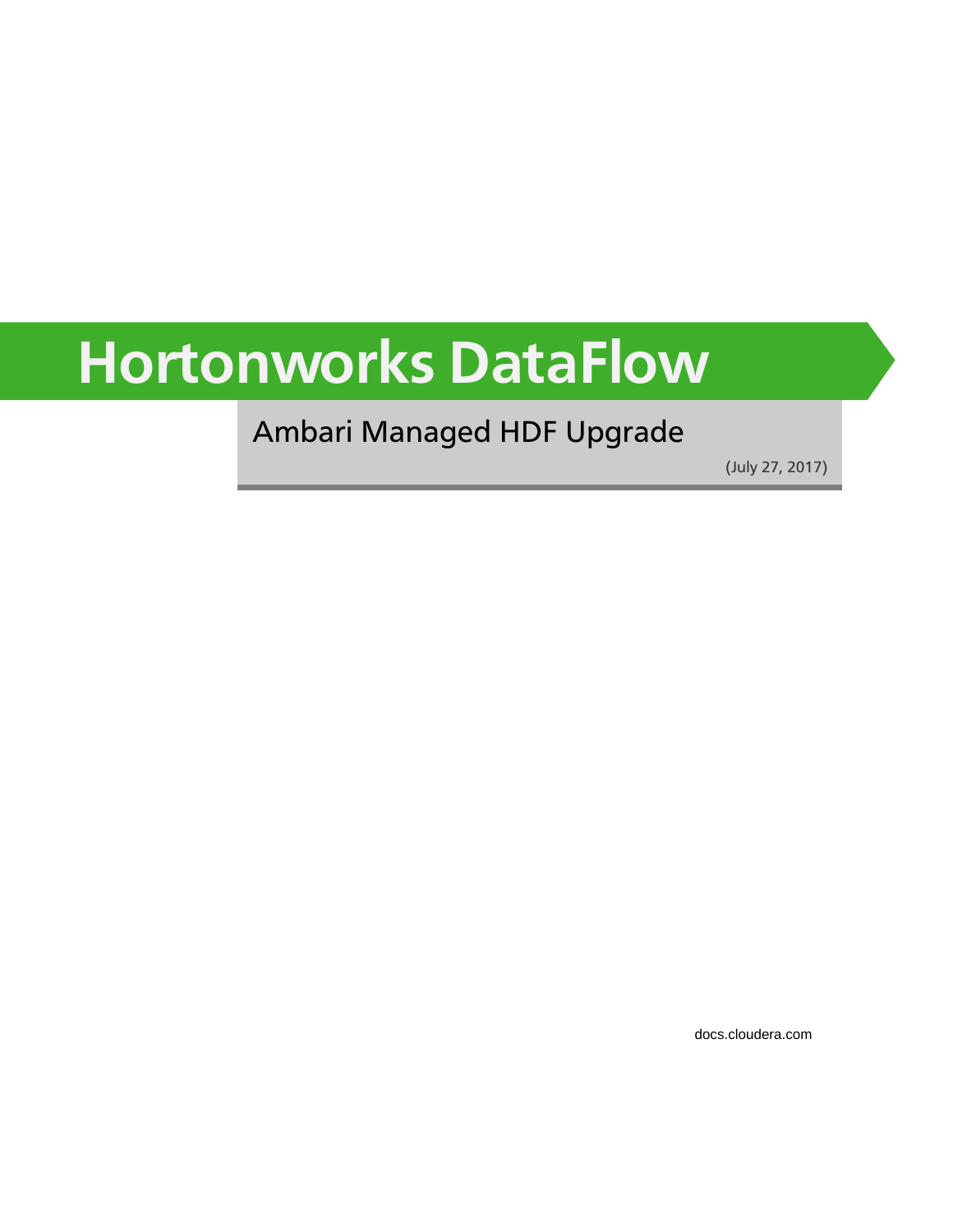### **Hortonworks DataFlow: Ambari Managed HDF Upgrade**

Copyright © 2012-2017 Hortonworks, Inc. Some rights reserved.



Except where otherwise noted, this document is licensed under **[Creative Commons Attribution ShareAlike 4.0 License](http://creativecommons.org/licenses/by-sa/4.0/legalcode)**. <http://creativecommons.org/licenses/by-sa/4.0/legalcode>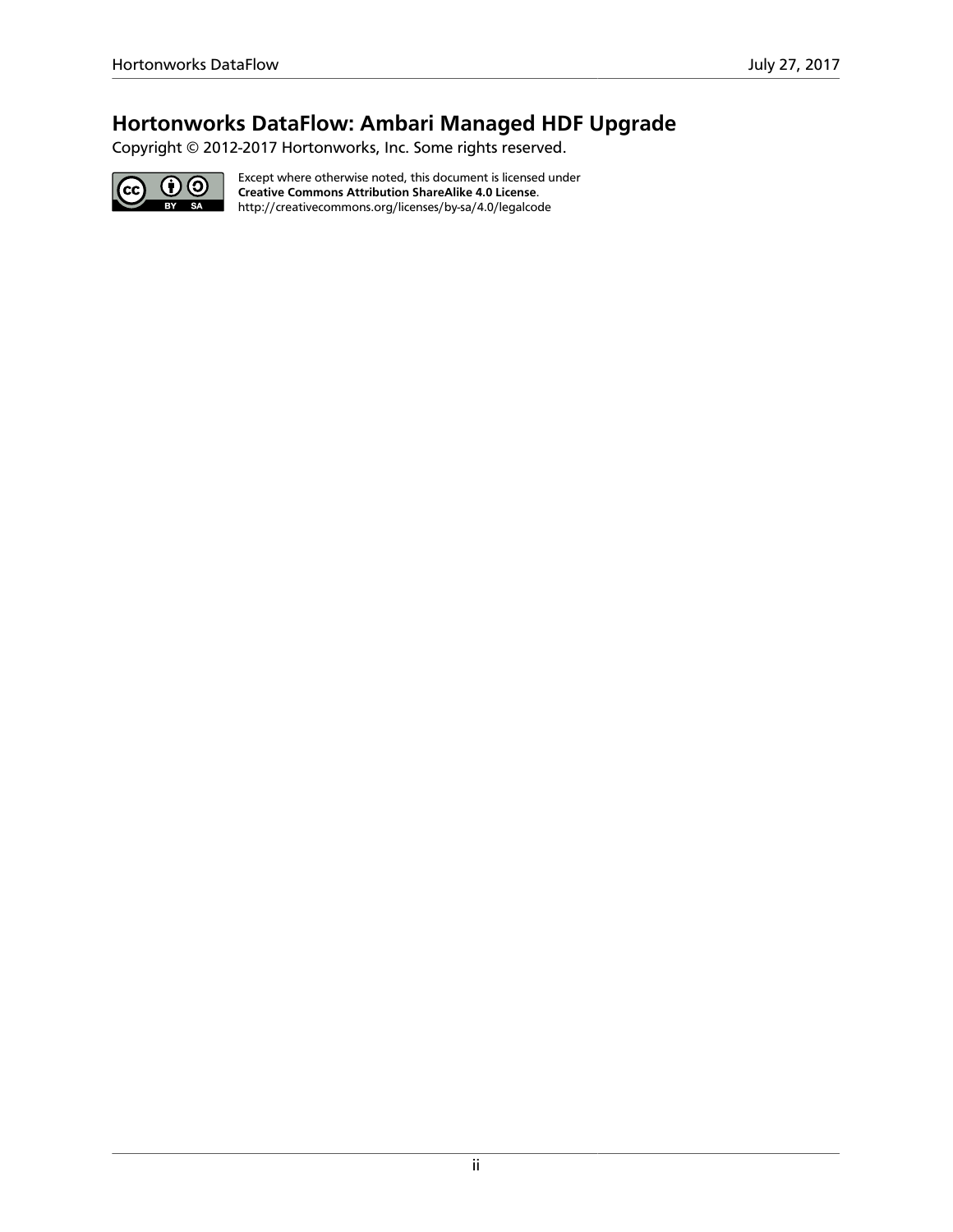# **Table of Contents**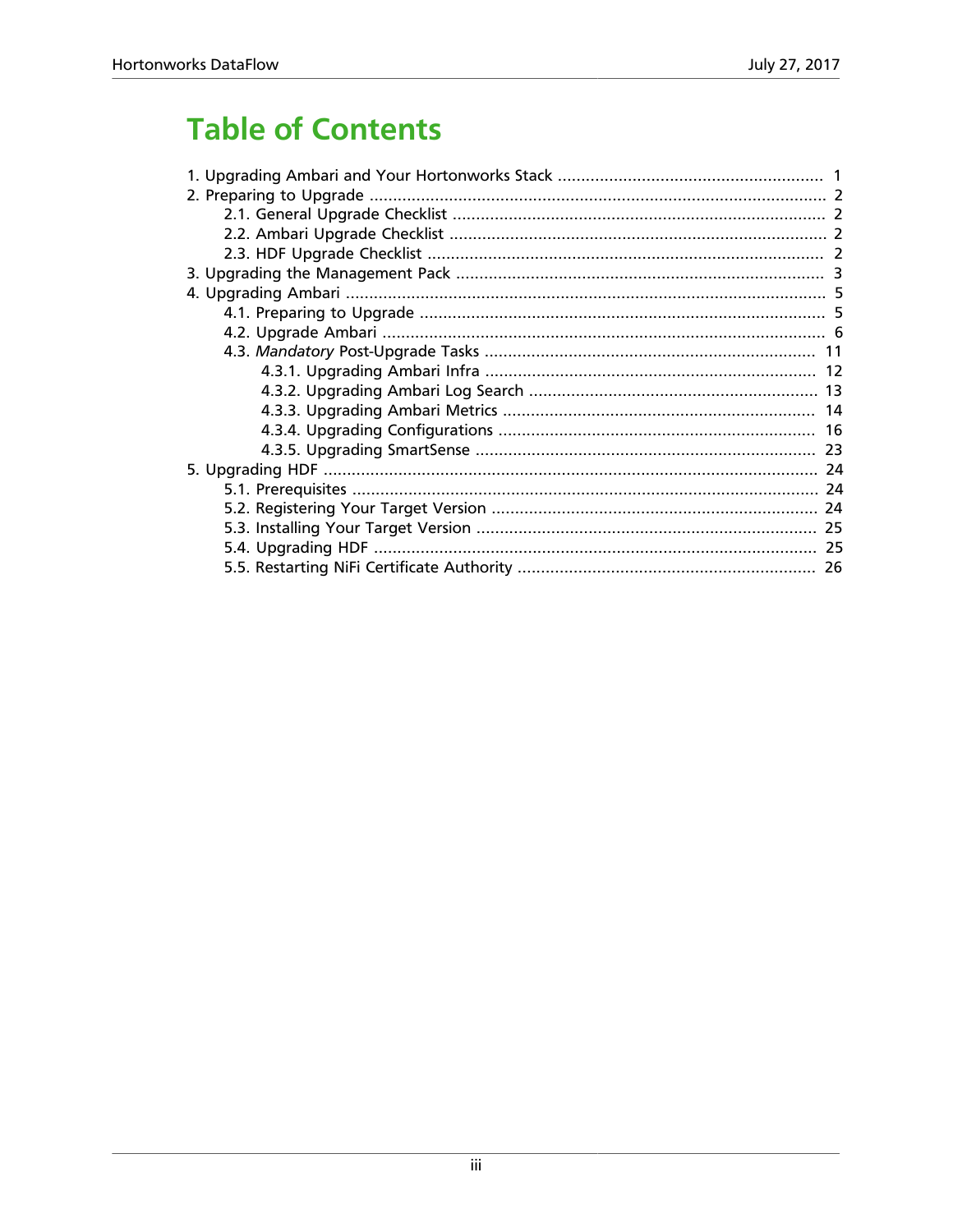# **List of Tables**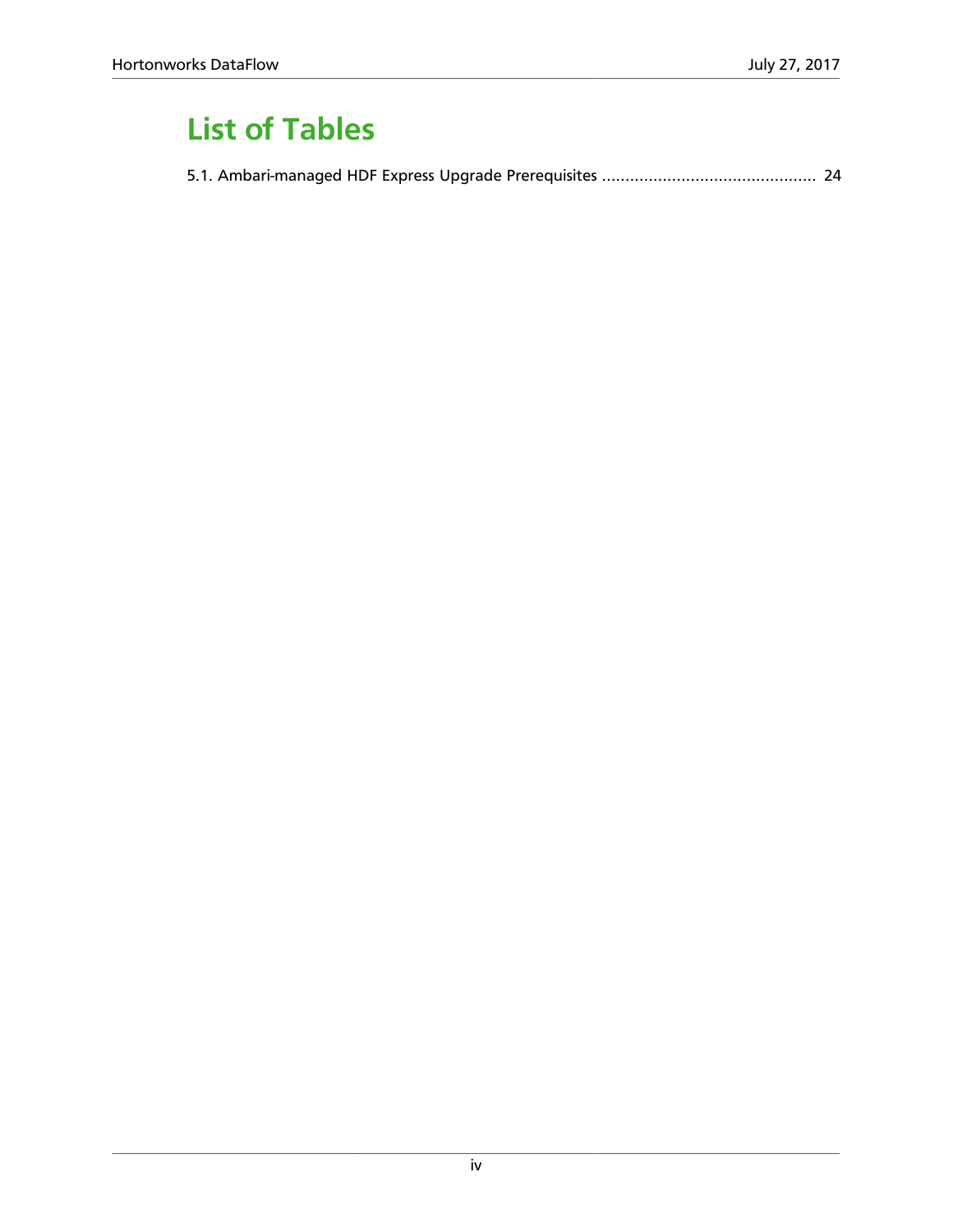# <span id="page-4-0"></span>**1. Upgrading Ambari and Your Hortonworks Stack**

Ambari and the Hortonworks stack being managed by Ambari can be upgraded independently.

This guide provides information on:

- [Preparing to Upgrade](https://docs.hortonworks.com/HDPDocuments/HDF3/HDF-3.0.1/bk_ambari-upgrade/content/preparing-to-upgrade.html)
- [Upgrading Ambari](https://docs.hortonworks.com/HDPDocuments/HDF3/HDF-3.0.1/bk_ambari-upgrade/content/upgrading_ambari.html)
- [Upgrading HDF](https://docs.hortonworks.com/HDPDocuments/HDF3/HDF-3.0.1/bk_ambari-upgrade/content/ch_upgrade-hdf.html)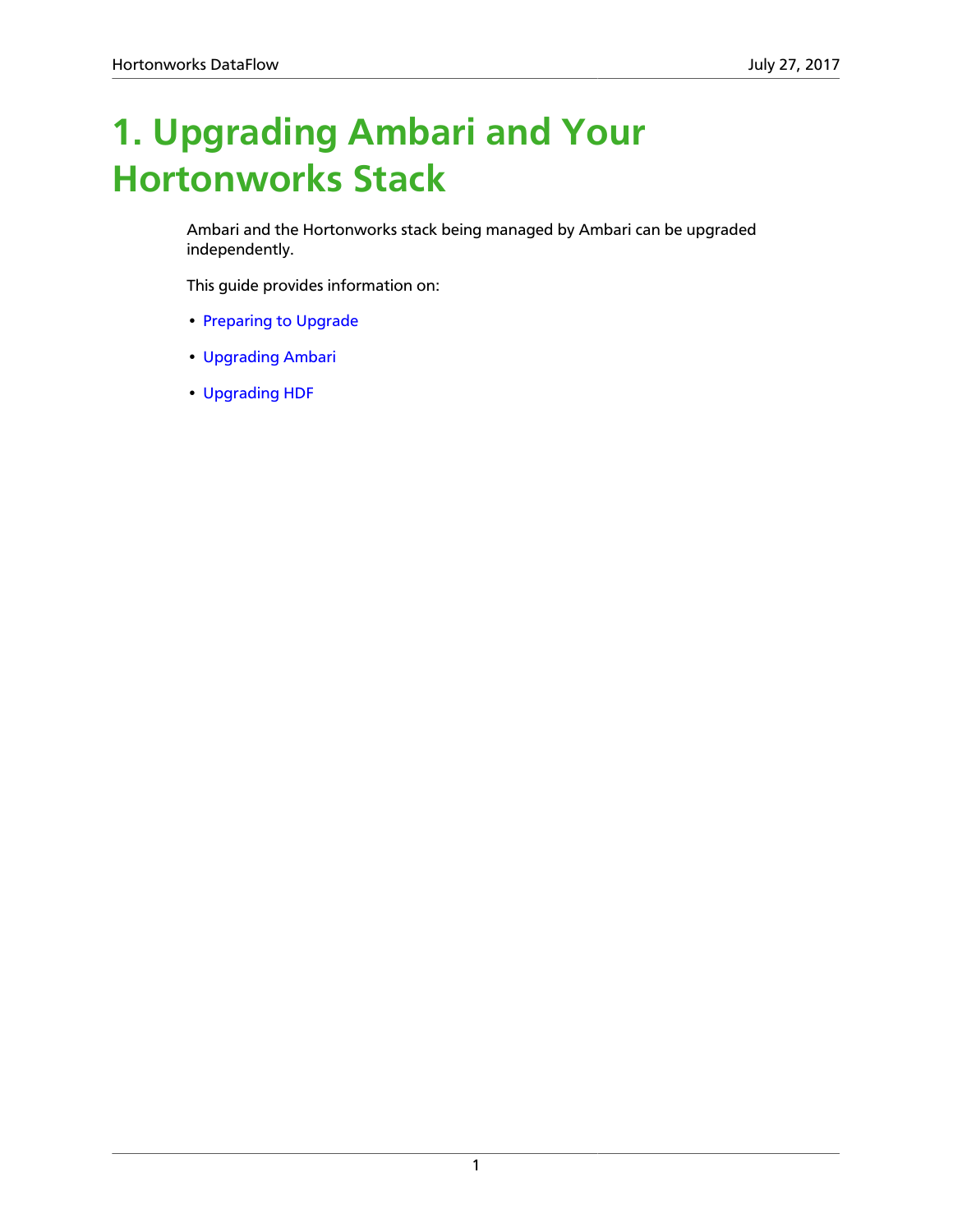# <span id="page-5-0"></span>**2. Preparing to Upgrade**

When preparing to upgrade, we strongly recommend you review this pre-upgrade checklist of items to confirm your cluster operation is healthy. Attempting to upgrade a cluster that is operating in an unhealthy state may produce unexpected results.

### <span id="page-5-1"></span>**2.1. General Upgrade Checklist**

- Ensure all services in the cluster are running.
- Run each Service Check (found under the Service Actions menu) and confirm they execute successfully.
- Clear all alerts, or understand why they are being generated. Remediate as necessary.
- Confirm start and stop for all services are executing successfully.
- Time service start and stops. The time to start and stop services is a big contributor to overall upgrade time so having this information handy is useful.
- If you are using a local repository, download the software packages prior to the upgrade. Place them in a local repository and/or consider using a storage proxy since multigigabyte downloads is required on all nodes in the cluster.
- Ensure point-in-time backups are taken of all DBs supporting the clusters. This includes Ambari and Ranger databases.

### <span id="page-5-2"></span>**2.2. Ambari Upgrade Checklist**

- This (Ambari 2.5.1) *Upgrade Guide* helps you upgrade your existing Ambari install to version 2.5.1. If you are upgrading to another Ambari version, use the *Ambari Upgrade Guide* for that version.
- Be sure to review the Known Issues and Behavioral Changes for this Ambari release in the *Release Notes*.

#### **More Information**

• [Ambari 2.5.1 Release Notes](https://docs.hortonworks.com/HDPDocuments/Ambari-2.5.1.0/bk_ambari-release-notes/content/ch_relnotes-ambari-2.5.1.0.html)

# <span id="page-5-3"></span>**2.3. HDF Upgrade Checklist**

- If you plan to add new services to your cluster, the new services may include new service accounts. You should perform any operational procedures required to support these new service accounts prior to performing your upgrade. The services accounts are typically required on all nodes in your cluster.
- If your cluster includes Storm, document any running Storm topologies.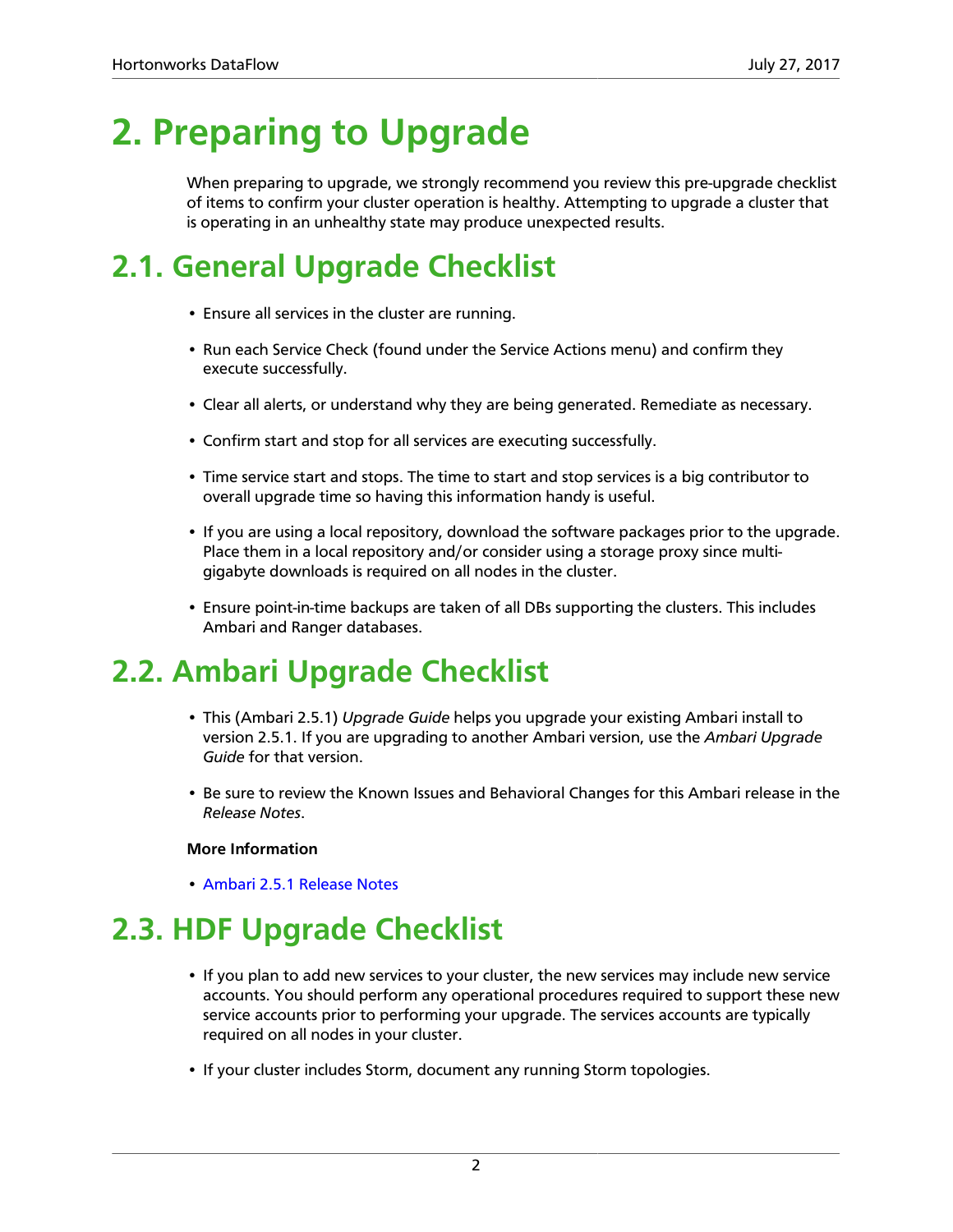# <span id="page-6-0"></span>**3. Upgrading the Management Pack**

#### **About This Task**

A management pack bundles service definitions, stack definitions, and stack add-on service definitions so they do not need to be included with the Ambari core functionality and can be updated in between major releases. Upgrade the management pack to ensure that you have the latest versions of the available Apache components.

#### **Context**

If you are upgrading to the latest version of Ambari, follow steps in the *Upgrading Ambari* chapter of this guide. If you are already running the latest version of Ambari, use the following steps to upgrade your management pack.

#### **Steps**

1. Back up your Ambari resources folder:

```
cp -r /var/lib/ambari-server/resources /var/lib/ambari-server/resources.
backup
```
- 2. Upgrade the HDF managemet pack with the command appropriate for your operating system:
	- **RHEL/CentOS/Oracle Linux 6:**

```
ambari-server upgrade-mpack \
--mpack=http://public-repo-1.hortonworks.com/HDF/centos6/3.x/updates/3.0.
1.0/tars/hdf_ambari_mp/hdf-ambari-mpack-3.0.1.0-43.tar.gz \ 
--verbose
```
• **RHEL/CentOS/Oracle Linux 7:**

```
ambari-server upgrade-mpack \
--mpack=http://public-repo-1.hortonworks.com/HDF/centos7/3.x/updates/3.0.
1.0/tars/hdf_ambari_mp/hdf-ambari-mpack-3.0.1.0-43.tar.gz \ 
--verbose
```
#### • **SLES 11:**

```
ambari-server upgrade-mpack \
--mpack=http://public-repo-1.hortonworks.com/HDF/suse11sp3/3.x/updates/3.
0.1.0/\text{tars/hdf\_ambari\_mp/hdf-ambari-mpack-3.0.1.0-43.tar.gz}--verbose
```
#### • **SUSE Linux Enterprise Server (SLES) v12 SP1**

```
ambari-server upgrade-mpack \
--mpack=http://public-repo-1.hortonworks.com/HDF/sles12/3.x/updates/3.0.1.
0/tars/hdf_ambari_mp/hdf-ambari-mpack-3.0.1.0-43.tar.gz \ 
--verbose
```
• **Debian 7:**

```
ambari-server upgrade-mpack \
```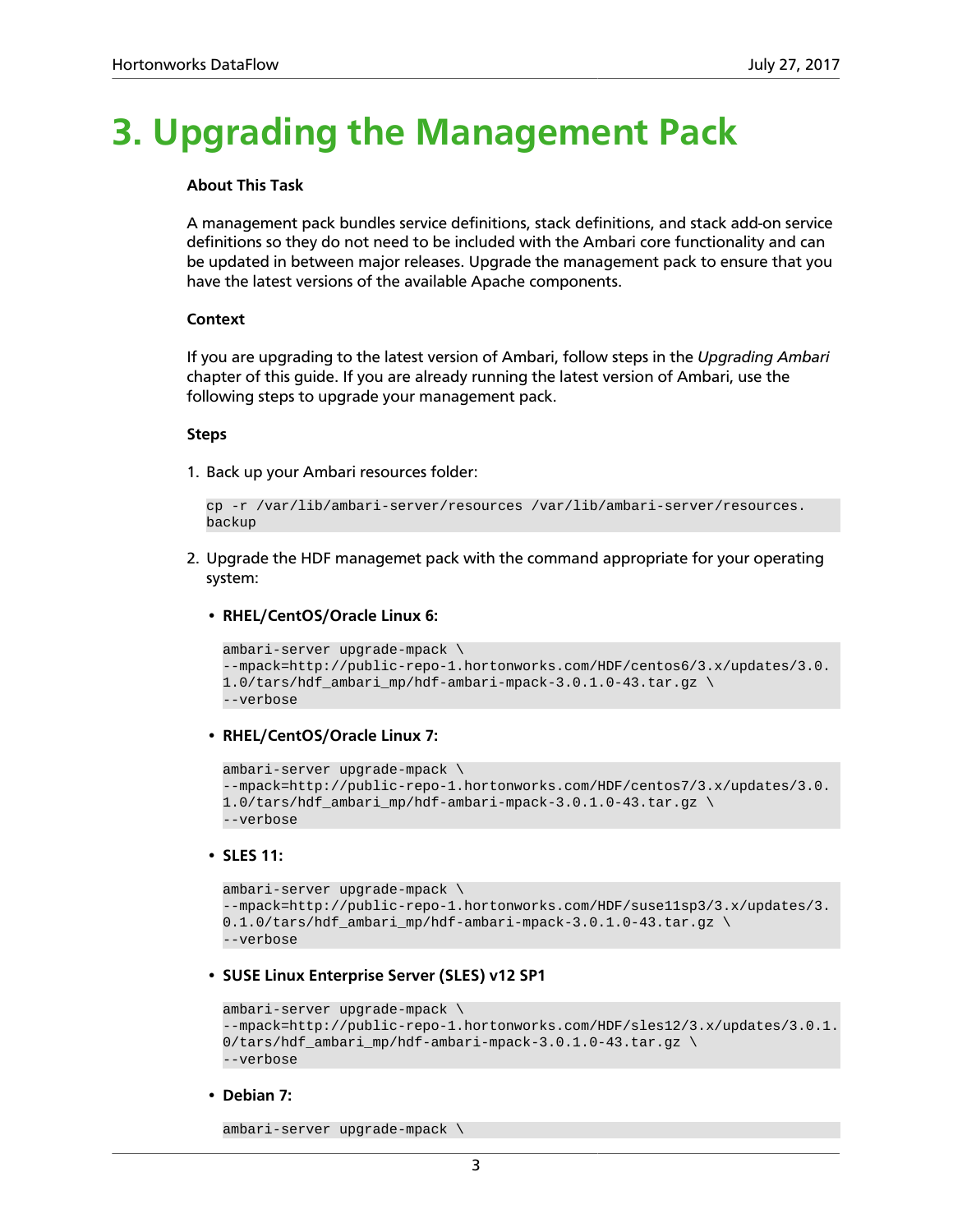```
--mpack=http://public-repo-1.hortonworks.com/HDF/debian7/3.x/updates/3.0.
1.0/\text{tars/hdf\_ambari\_mp/hdf-ambari-mpack-3.0.1.0-43.tar.gz} \setminus--verbose
```
#### • **Ubuntu 14:**

```
ambari-server upgrade-mpack \
--mpack=http://public-repo-1.hortonworks.com/HDF/ubuntu14/3.x/updates/3.0.
1.0/tars/hdf_ambari_mp/hdf-ambari-mpack-3.0.1.0-43.tar.gz \ 
--verbose
```
#### 3. Restart Ambari.

#### **More Information**

• [Upgrading Ambari](https://docs.hortonworks.com/HDPDocuments/HDF3/HDF-3.0.1/bk_ambari-upgrade/content/upgrading_ambari.html)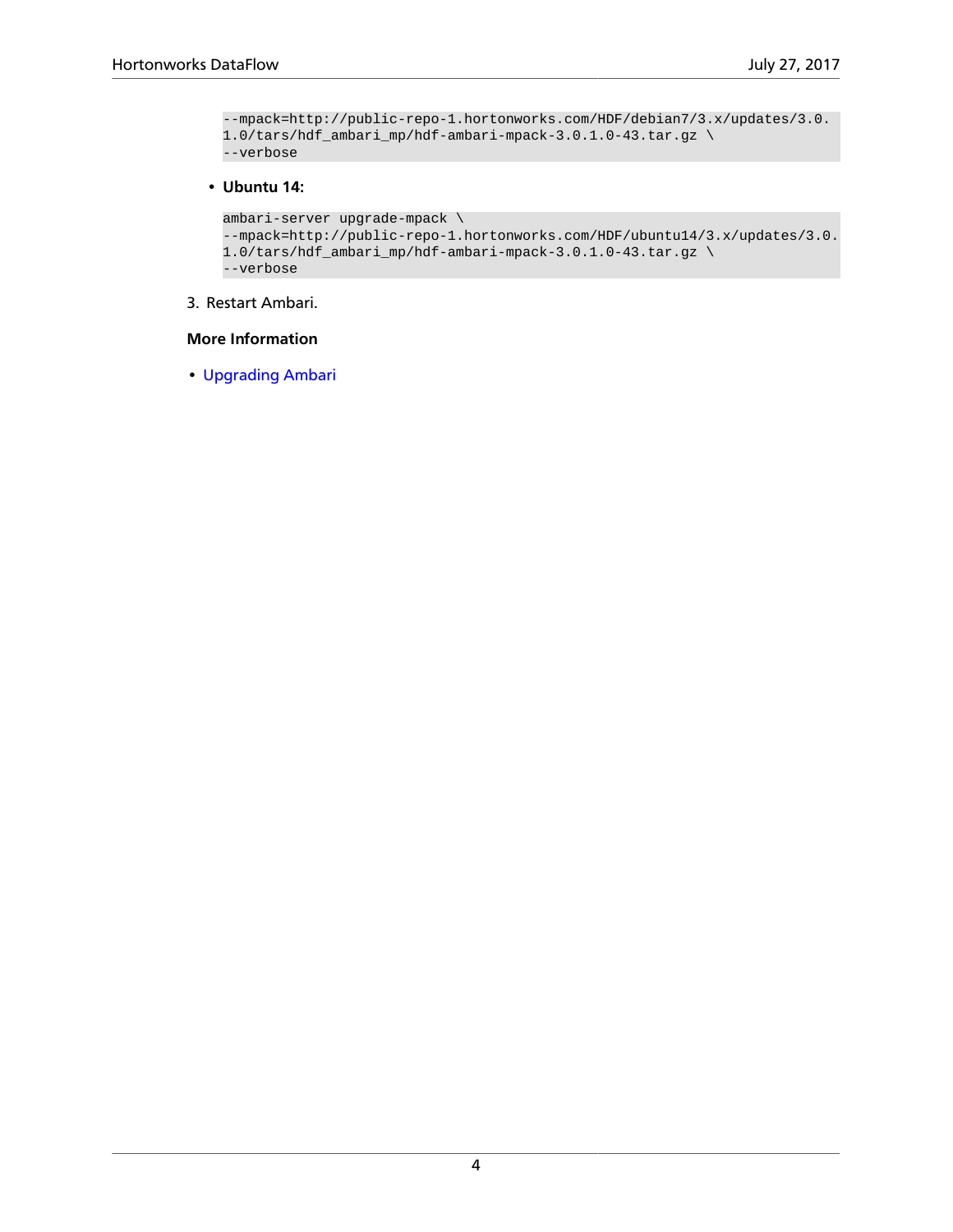# <span id="page-8-0"></span>**4. Upgrading Ambari**

Ambari and the HDP cluster being managed by Ambari can be upgraded independently. This section describes the process to upgrade Ambari. You are **strongly encouraged** to read completely through this entire document before starting the upgrade process, to that you understand the interdependencies and order of the steps. It is **highly recommended** you validate these steps in a test environment to adjust + account for any special configurations for your cluster.

- [Preparing to Upgrade \[5\]](#page-8-1)
- [Upgrade Ambari \[6\]](#page-9-0)
- *Mandatory* [Post-Upgrade Tasks \[11\]](#page-14-0)

The high-level process for upgrading Ambari is as follows:





**Important**

Completing post-upgrade tasks is mandatory.

### <span id="page-8-1"></span>**4.1. Preparing to Upgrade**

- Be sure to review the Ambari 2.5.1.0 release notes for Known Issues and Behavioral Changes.
- You **must** have root, administrative, or root-equivalent authorization on the Ambari server host and all servers in the cluster.
- You **must** backup the Ambari Server database.
- You **must** make a safe copy of the Ambari Server configuration file found at /etc/ ambari-server/conf/ambari.properties.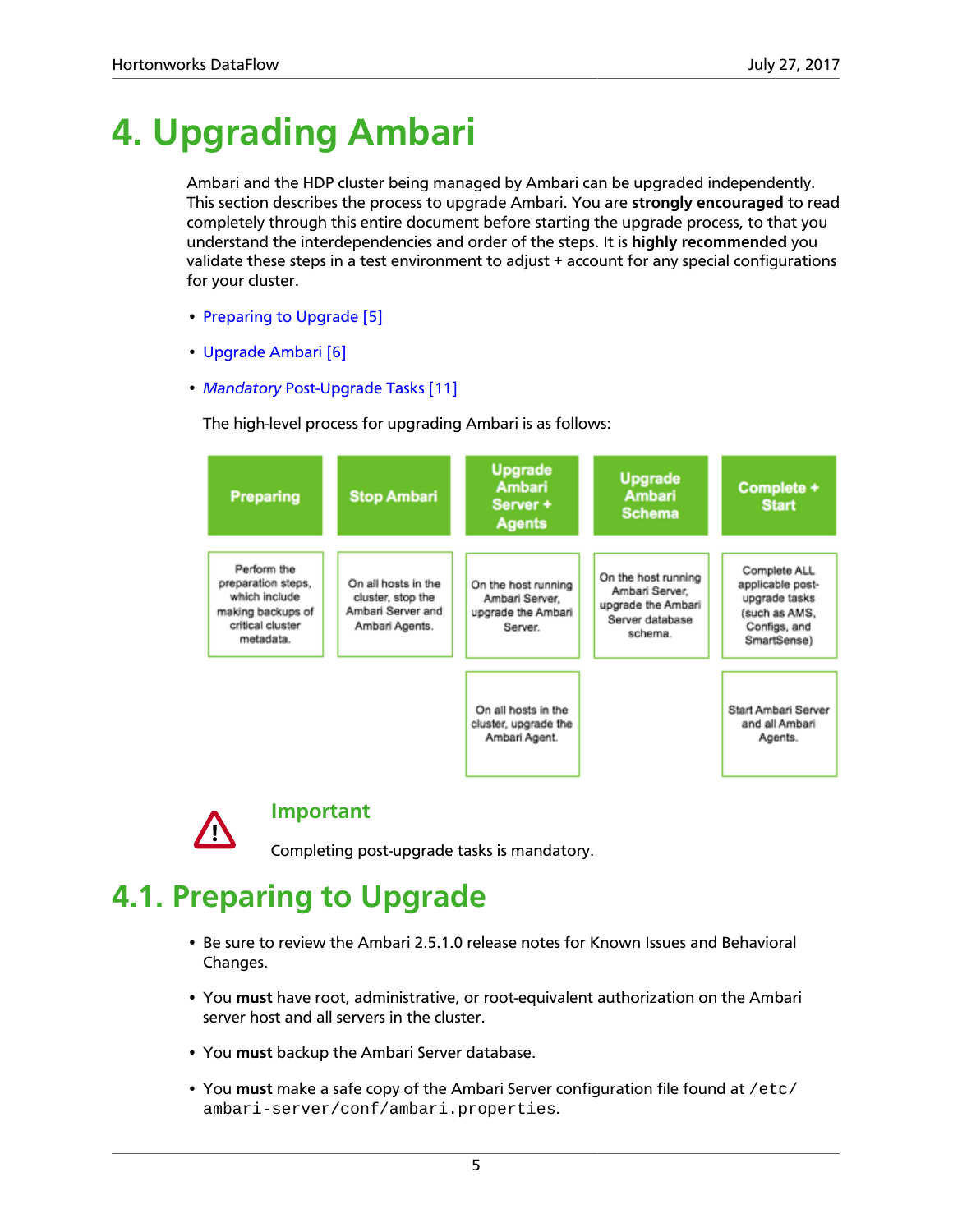- **Plan to upgrade the Ambari Metrics service:**
	- Record the location of the **Metrics Collector** component before you begin the upgrade process.
	- You **must** stop the Ambari Metrics service from **Ambari Web**.
	- After upgrading Ambari, you must also upgrade Ambari Metrics System and add the Grafana component.
- After upgrading Ambari, you must also upgrade SmartSense.



#### **Note**

During Ambari upgrade, the existing /var/lib/ambari-server/ambarienv.sh file is overwritten and a backup copy of ambari-env.sh (with extension . rpmsave) is created. If you have manually modified ambarienv.sh (for example, to change Ambari Server heap), you will need to re-apply your changes to the new file.

#### **Next Steps**

[Upgrade Ambari \[6\]](#page-9-0)

#### **More Information**

[Ambari 2.5.1.0 Release Notes](https://docs.hortonworks.com/HDPDocuments/Ambari-2.5.1.0/bk_ambari-release-notes/content/ch_relnotes-ambari-2.5.1.0.html)

### <span id="page-9-0"></span>**4.2. Upgrade Ambari**

- 1. If you are running Ambari Metrics service in your cluster, stop the service. From **Ambari Web**, browse to **Services > Ambari Metrics** and select **Stop** from the **Service Actions** menu.
- 2. Stop the Ambari Server. On **the host** running Ambari Server:

ambari-server stop

3. Stop all Ambari Agents. On **each host** in your cluster running an Ambari Agent:

ambari-agent stop

4. Fetch the new Ambari repo and replace the old repository file with the new repository file **on all hosts** in your cluster.



#### **Important**

Check your current directory before you download the new repository file to make sure that there are no previous versions of the ambari.repo file. If you do not, and a previous version exists, the new download will be saved with a numeric extension, such as ambari.repo.1. Make sure that the version you copy is the new version.

Select the repository appropriate for your environment from the following list: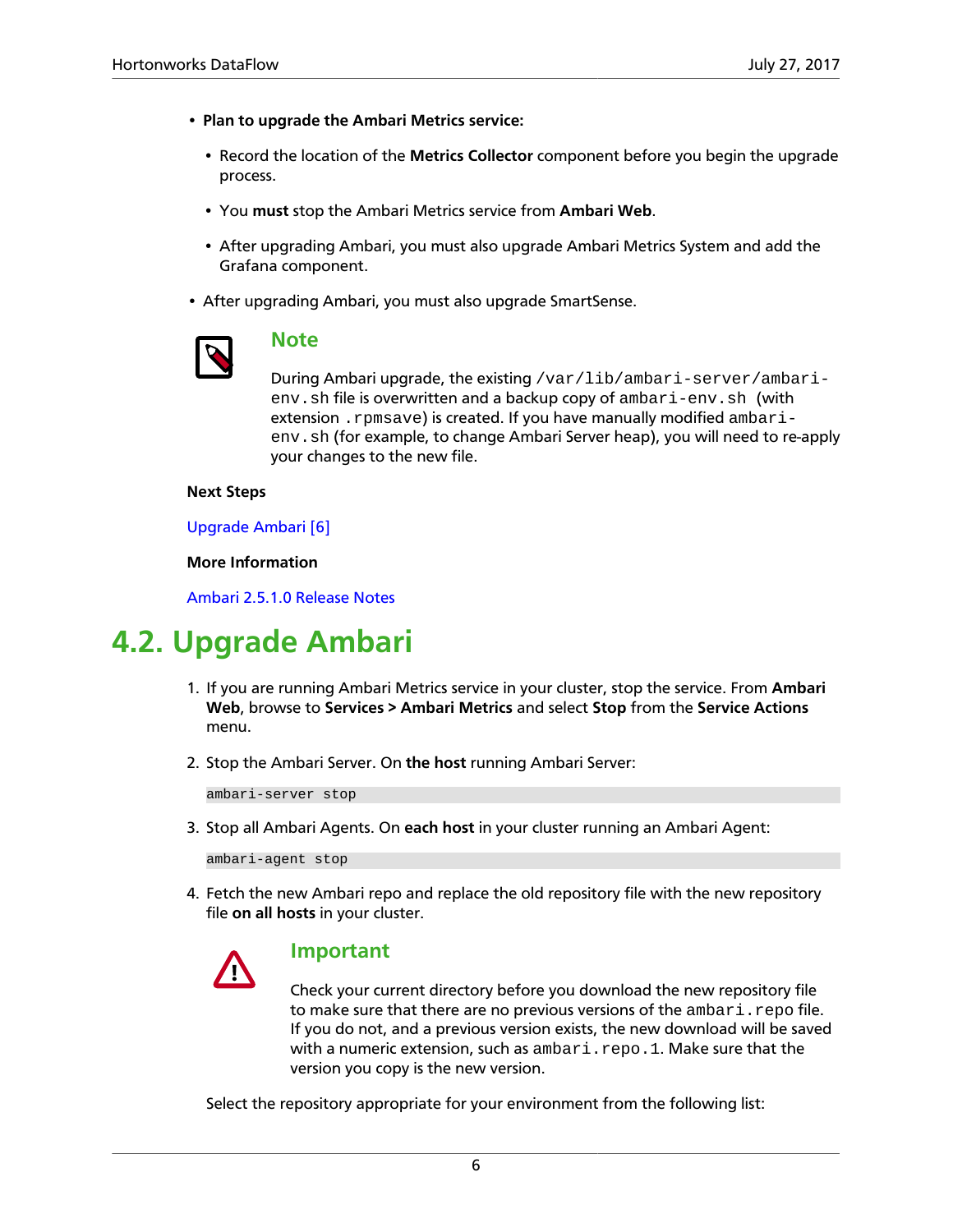#### • **For RHEL/CentOS/Oracle Linux 6:**

```
wget -nv http://public-repo-1.hortonworks.com/ambari/centos6/2.x/updates/
2.5.1.0/ambari.repo -O /etc/yum.repos.d/ambari.repo
```
#### • **For RHEL/CentOS/Oracle Linux 7:**

wget -nv http://public-repo-1.hortonworks.com/ambari/centos7/2.x/updates/ 2.5.1.0/ambari.repo -O /etc/yum.repos.d/ambari.repo

#### • **For SLES 11:**

wget -nv http://public-repo-1.hortonworks.com/ambari/suse11/2.x/updates/2. 5.1.0/ambari.repo -O /etc/zypp/repos.d/ambari.repo

#### • **For SLES 12:**

wget -nv http://public-repo-1.hortonworks.com/ambari/sles12/2.x/updates/2. 5.1.0/ambari.repo -O /etc/zypp/repos.d/ambari.repo

#### • **For Ubuntu 12:**

wget -nv http://public-repo-1.hortonworks.com/ambari/ubuntu12/2.x/updates/ 2.5.1.0/ambari.list -O /etc/apt/sources.list.d/ambari.list

#### • **For Ubuntu 14:**

wget -nv http://public-repo-1.hortonworks.com/ambari/ubuntu14/2.x/updates/ 2.5.1.0/ambari.list -O /etc/apt/sources.list.d/ambari.list

#### • **For Debian 7:**

wget -nv http://public-repo-1.hortonworks.com/ambari/debian7/2.x/updates/ 2.5.1.0/ambari.list -O /etc/apt/sources.list.d/ambari.list



#### **Note**

If your cluster does not have access to the Internet, set up a local repository with this data before you continue.



#### **Note**

Ambari Server does not automatically turn off iptables. Check that your installation setup does not depend on iptables being disabled. After upgrading the server, you must either disable iptables manually or make sure that you have appropriate ports available on all cluster hosts.

5. Add a column to the Ambari database stage table before issuing the 'ambari-server upgrade' command.

#### **Postgres example:**

```
a. psql -U ambari (default password is 'bigdata')
```

```
b. alter table stage add column cluster_host_info bytea not null
 default \{\}';
```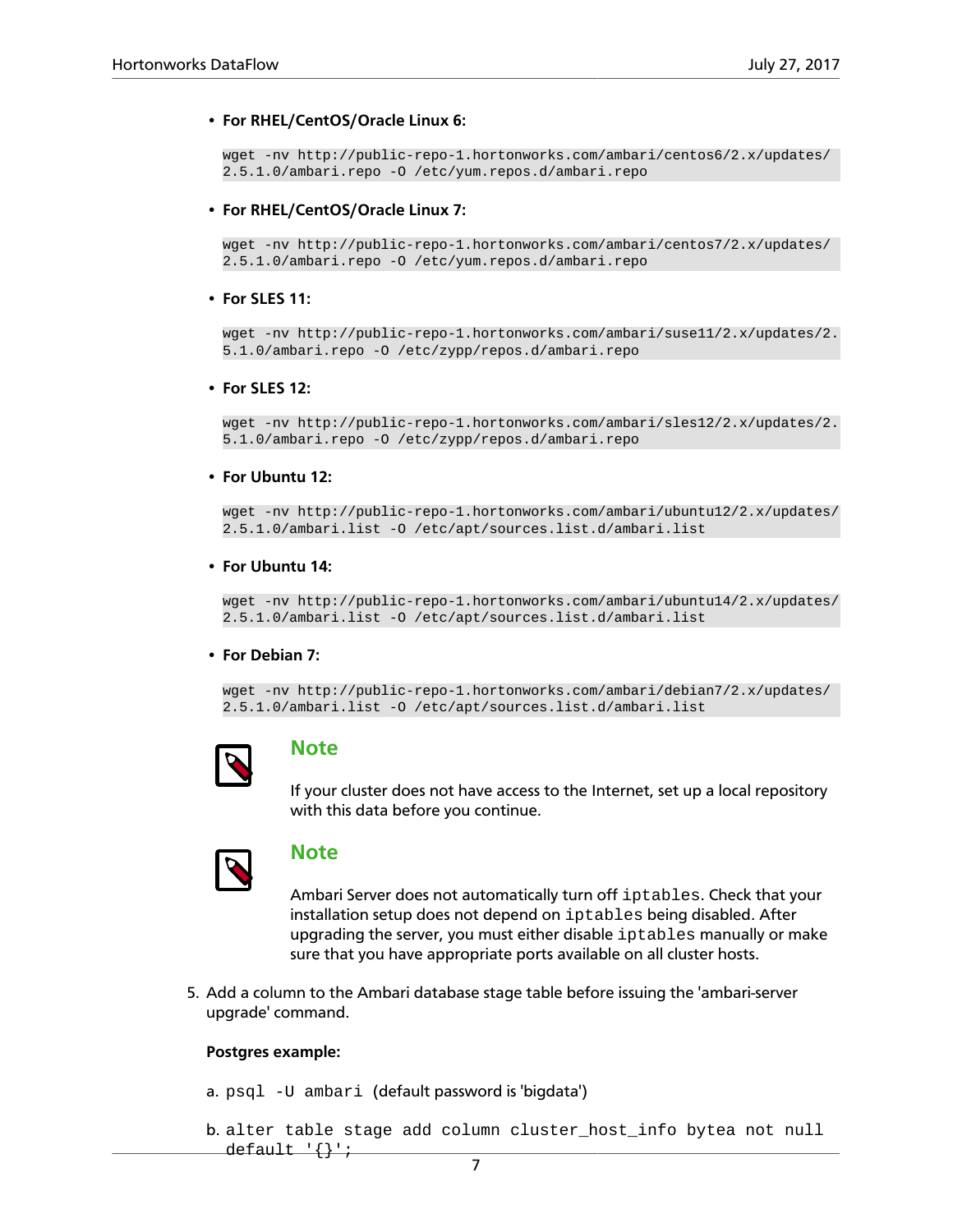

#### **Note**

This step is required due to [AMBARI-21291](https://issues.apache.org/jira/browse/AMBARI-21291).

- 6. Upgrade Ambari Server. On **the host** running Ambari Server:
	- **For RHEL/CentOS/Oracle Linux:**

yum clean all

yum info ambari-server

In the info output, visually validate that there is an available version containing "2.5"

yum upgrade ambari-server

• **For SLES:**

zypper clean

zypper info ambari-server

In the info output, visually validate that there is an available version containing "2.5"

zypper up ambari-server

#### • **For Ubuntu/Debian:**

apt-get clean all

apt-get update

apt-cache show ambari-server | grep Version

In the info output, visually validate that there is an available version containing "2.5"

apt-get install ambari-server



#### **Important**

When performing upgrade on SLES, you will see a message "There is an update candidate for 'ambari-server', but it is from different vendor. Use 'zypper install ambari-server-2.5-101.noarch' to install this candidate". You will need to to use yast to update the package, as follows:

a. From the command line run: > yast.

> yast

You will see command line UI for YaST program.

- b. Choose **Software > Software Management**, then click the **Enter** button.
- c. In the **Search Phrase** field, enter **ambari-server**, then click the **Enter** button.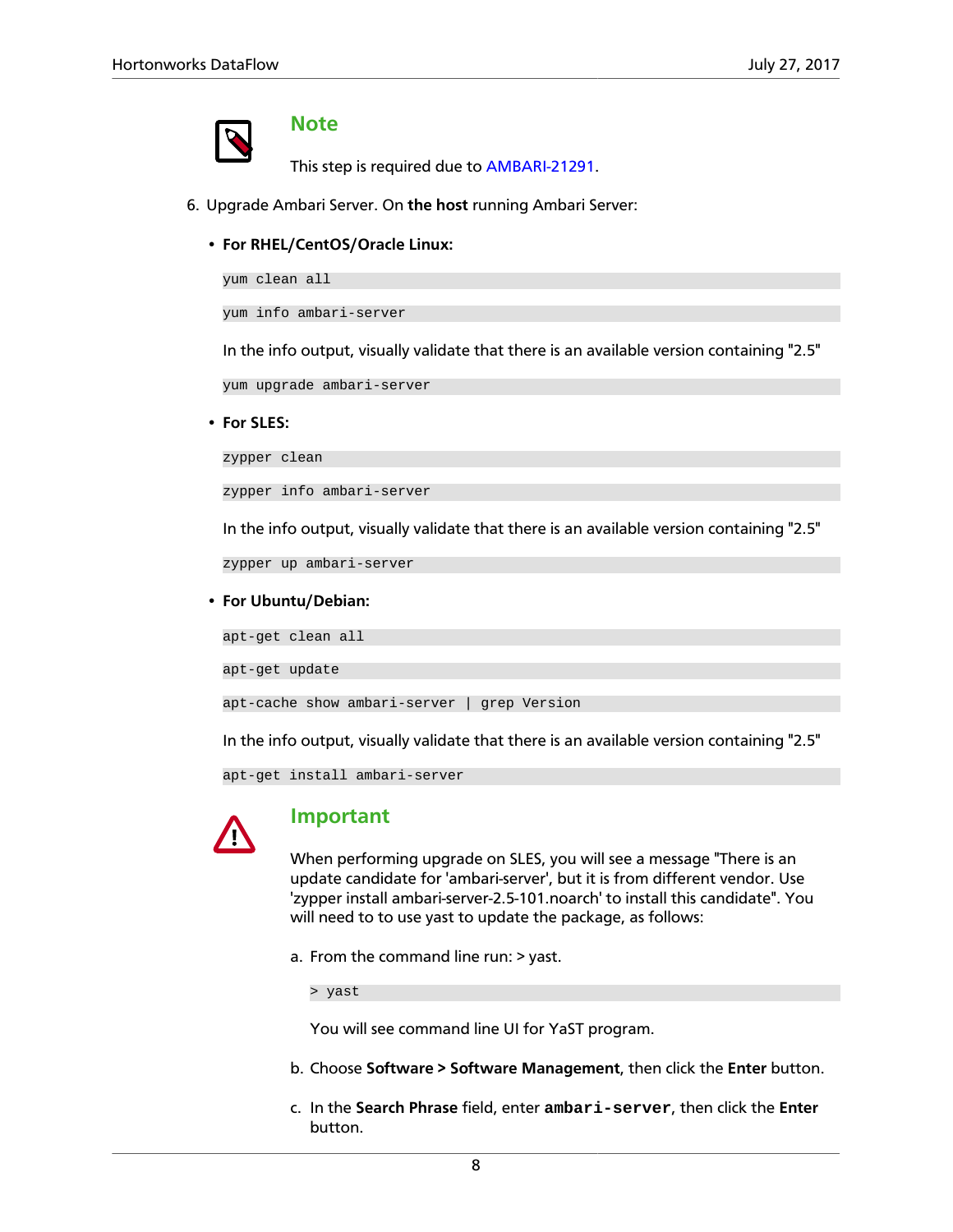- d. On the right side you will see the search result ambari-server 2.5. Click **Actions**, choose **Update**, then click the **Enter** button.
- e. Go to **Accept**, and click **enter**.
- 7. Check for upgrade success by noting progress during the Ambari Server installation process you started in Step 5.
	- As the process runs, the console displays output similar, although not identical, to the following:

Setting up Upgrade Process Resolving Dependencies --> Running transaction check

• If the upgrade fails, the console displays output similar to the following:

Setting up Upgrade Process No Packages marked for Update

• A successful upgrade displays output similar to the following:

```
Updated: ambari-server.noarch 0:2.5-111 Complete!
```


#### **Note**

Confirm there is only one ambari-server\*.jar file in  $/\text{usr}/\text{lib}/\text{ambari}$ server. If there is more than one JAR file with name ambari-server\*.jar, move all JARs except ambari-server-2.5.\*.jar to /tmp before proceeding with upgrade.

- 8. Upgrade all Ambari Agents. On **each host** in your cluster running an Ambari Agent:
	- **For RHEL/CentOS/Oracle Linux:**

yum upgrade ambari-agent

• **For SLES:**

zypper up ambari-agent



#### **Note**

Ignore the warning that begins with "There are some running programs that use files deleted by recent upgrade".



#### **Important**

When performing upgrade on SLES, you will see a message "There is an update candidate for 'ambari-agent', but it is from different vendor. Use 'zypper install ambari-agent-2.5-101.noarch' to install this candidate". You will need to to use yast to update the package, as follows:

a. From the command line run: > yast

> yast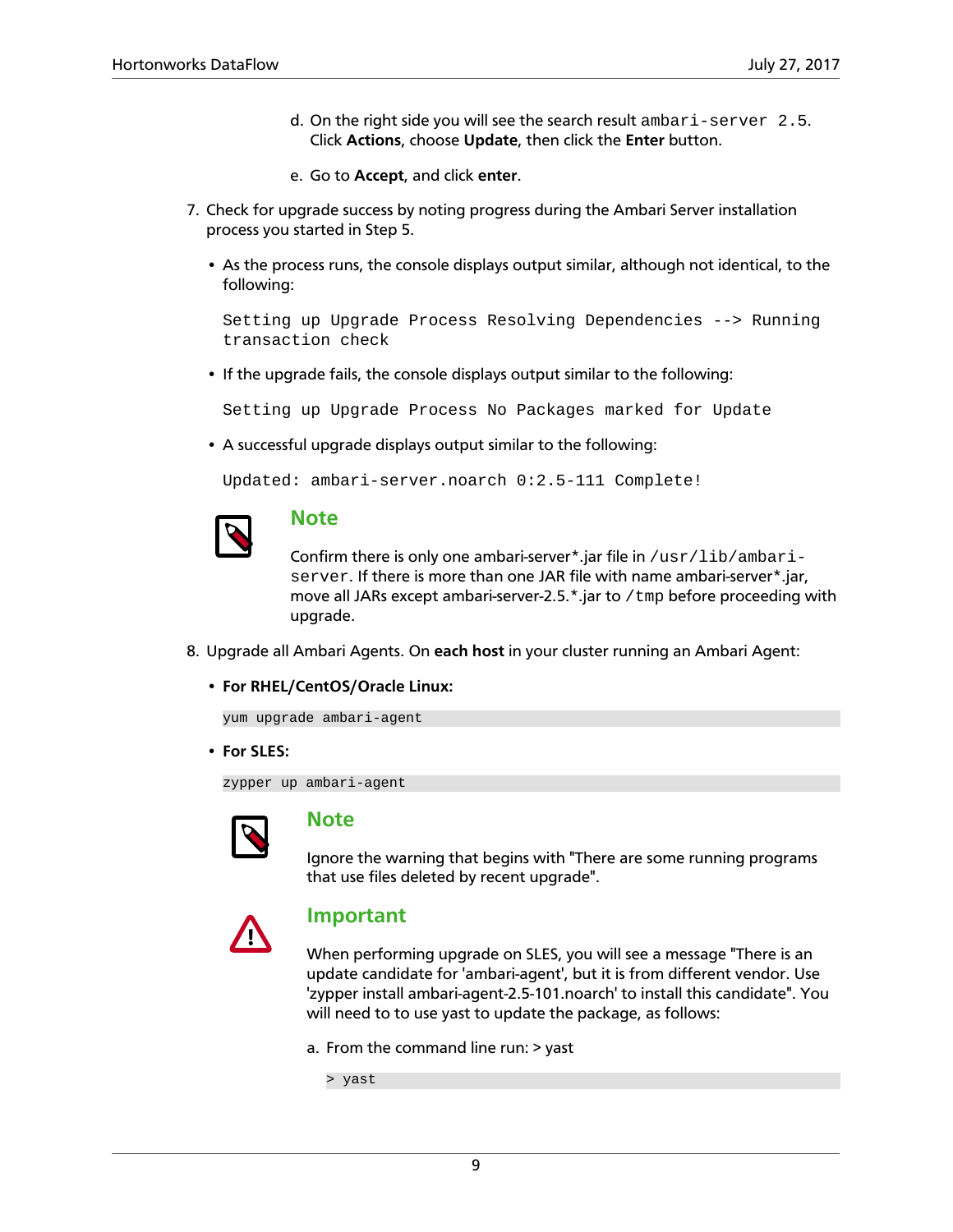You will see command line UI for YaST program.

- b. Choose **Software > Software Management**, then click the **Enter** button.
- c. In the **Search Phrase** field, enter **ambari-agent**, then click the **Enter** button.
- d. On the right side you will see the search result ambari-agent 2.5. Click **Actions**, choose **Update**, then click the **Enter** button.
- e. Go to **Accept**, and click **enter**.
- **For Ubuntu/Debian:**

```
apt-get update
apt-get install ambari-agent
```
9. After the upgrade process completes, check each host to make sure the new files have been installed:

| For RHEL/CentOS/Oracle Linux | grep ambari-agent<br>rpm -qa |
|------------------------------|------------------------------|
| 6:                           |                              |
| For RHEL/CentOS/Oracle Linux | grep ambari-agent<br>rpm -qa |
| 7:                           |                              |
| For SLES 11:                 | grep ambari-agent<br>rpm -qa |
|                              |                              |
| For SLES 12:                 | grep ambari-agent<br>rpm -qa |
|                              |                              |
| For Ubuntu 14:               | dpkg -1 ambari-agent         |
|                              |                              |
| For Ubuntu 16:               | dpkg -1 ambari-agent         |
|                              |                              |
| For Debian 7:                | dpkg -1 ambari-agent         |

10.Upgrade Ambari Server database schema. On **the host** running Ambari Server:

ambari-server upgrade

11.Start the Ambari Server. On **the host** running Ambari Server:

ambari-server start

12.Start all Ambari Agents. On **each host** in your cluster running an Ambari Agent:

ambari-agent start

13.Open Ambari Web.

Point your browser to http://<your.ambari.server>:8080

where <your.ambari.server> is the name of your ambari server host. For example, c6401.ambari.apache.org.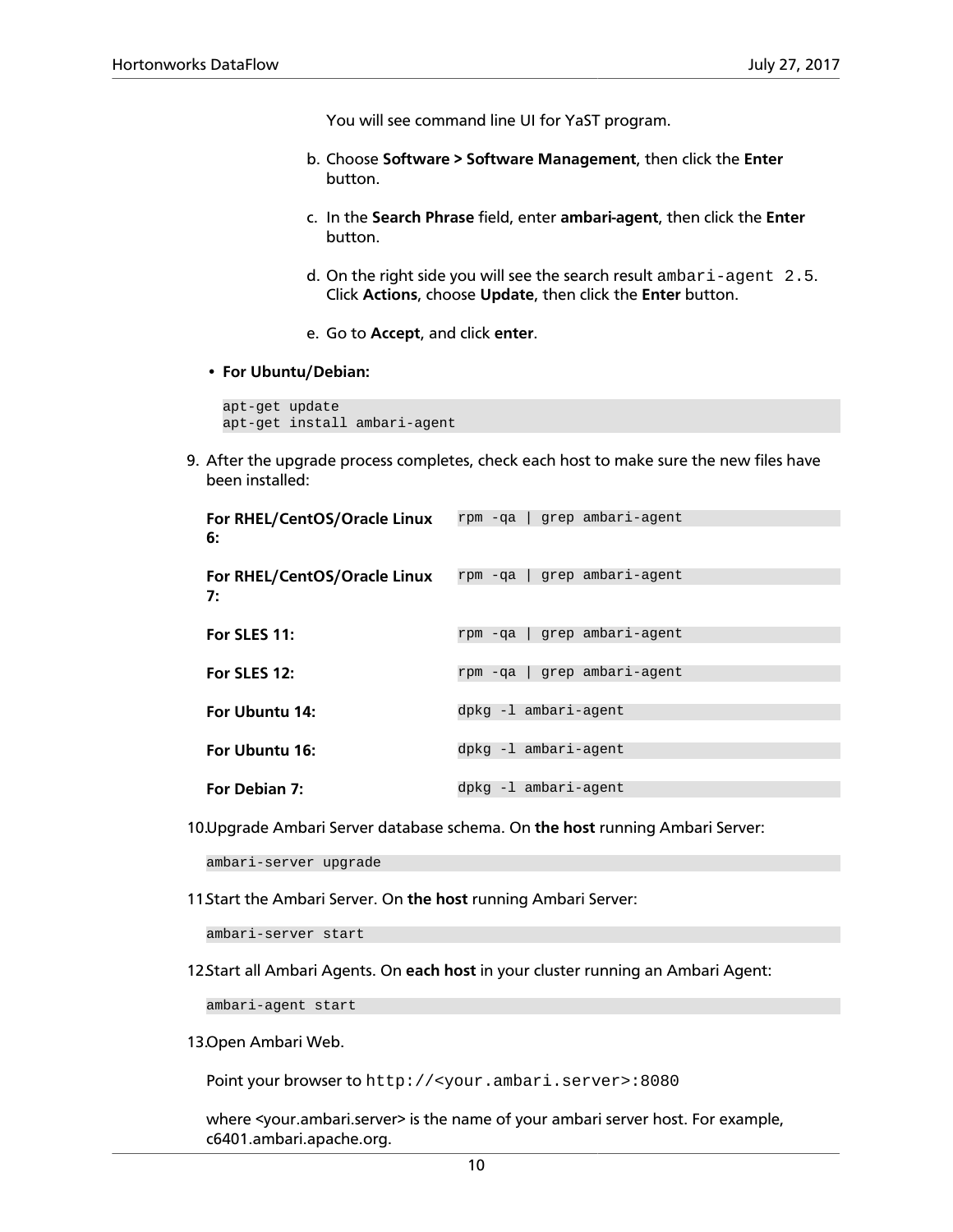

#### **Important**

Refresh your browser so that it loads the new version of the Ambari Web code. If you have problems, clear your browser cache manually, then restart Ambari Server.

14.Log in, using the Ambari administrator credentials that you have set up.

For example, the default name/password is **admin/admin**.

You will see a Restart indicator next to each service after upgrading. Ambari upgrade has added to/adjusted the configuration properties of your cluster based on new configuration types and properties being made available for each service with this release of Ambari. Review these changes by comparing the previous configuration with the latest version created by "ambari-upgrade".

15.If you have configured Ambari to authenticate against an external LDAP or Active Directory, you **must** re-run

ambari-server setup-ldap

16.If you have configured your cluster for Hive or Oozie with an external database (Oracle, MySQL or PostgreSQL), you **must** re-run

```
ambari-server setup --jdbc-db and --jdbc-driver
```
to get the JDBC driver .jar file in place.

- 17.If you are running **Ambari Metrics** service in your cluster, you **must** upgrade Ambari Metrics System and add the Grafana component.
- 18.If your cluster includes the SmartSense service, you **must** upgrade SmartSense along with Ambari.

19.Perform any other post-upgrade tasks, as necessary.



#### **Important**

Completing post-upgrade tasks is mandatory.

**Next Steps**

[Post-Upgrade Tasks](https://docs.hortonworks.com/HDPDocuments/Ambari-2.5.1.0/bk_ambari-upgrade/content/post_ambari_upgrade_tasks.html) *Mandatory*

### <span id="page-14-0"></span>**4.3.** *Mandatory* **Post-Upgrade Tasks**

Depending on the configuration of your cluster and your current Ambari version, you must upgrade any of the following features in your cluster, as described in the following topics:

[Upgrading Ambari Infra](#page-15-0) If your cluster includes Ambari Infra service, you must upgrade it along with Ambari.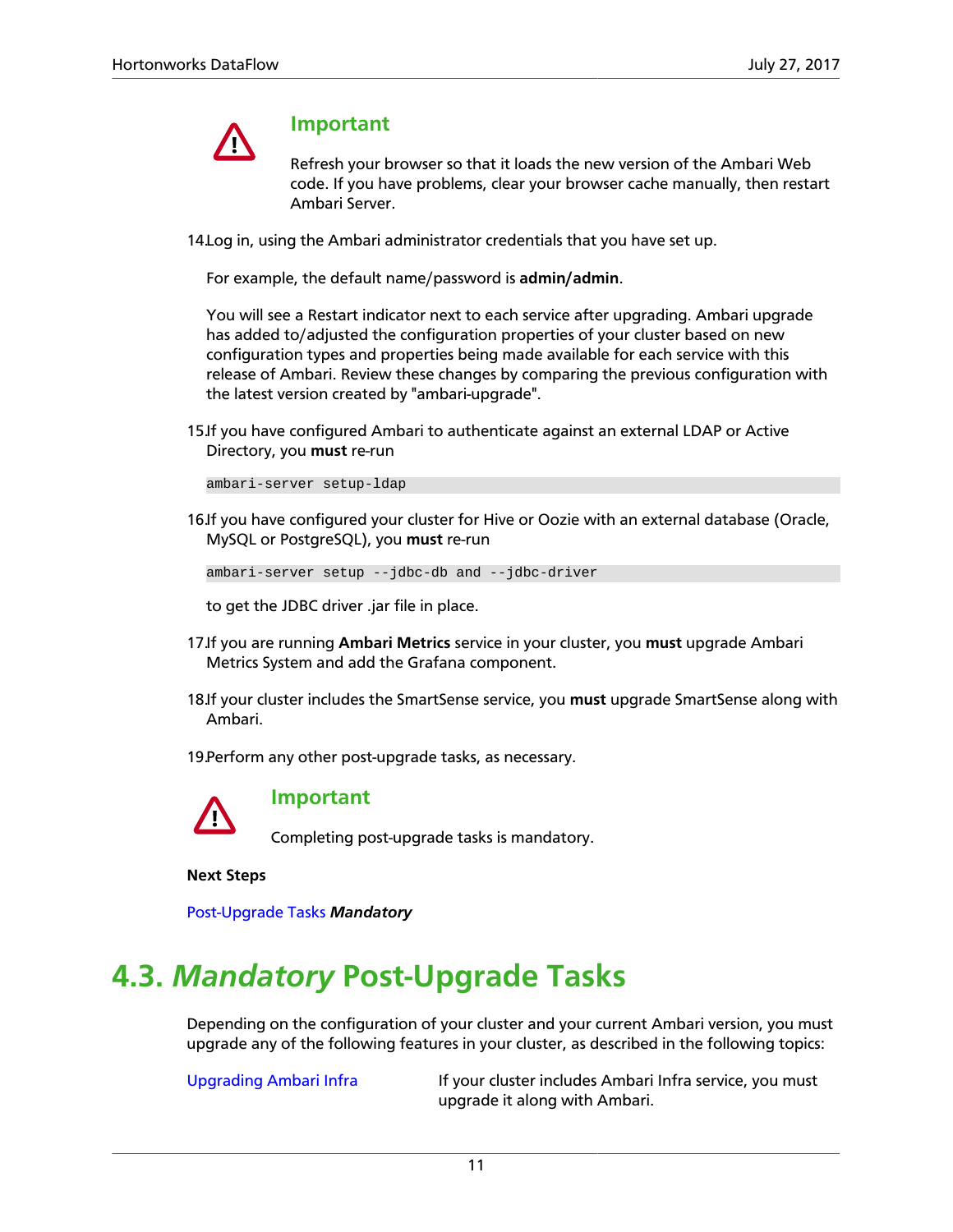| <b>Upgrading Ambari Log Search</b>                | If your cluster includes Ambari Log Search service, you<br>must upgrade it along with Ambari.                                                                                                                                |
|---------------------------------------------------|------------------------------------------------------------------------------------------------------------------------------------------------------------------------------------------------------------------------------|
| <b>Upgrading Ambari Metrics</b>                   | If your cluster includes the Ambari Metrics System<br>(AMS) service, you must upgrade the system along<br>with Ambari. This will include adding the Grafana<br>component to the system.                                      |
| <b>Adding Grafana to Ambari</b><br><b>Metrics</b> | Grafana is now included as a component of Ambari<br>Metrics. If you are upgrading from Ambari 2.2.1 or<br>earlier, and your Ambari Metrics service does not<br>contain Grafana, proceed to add Grafana to Ambari<br>Metrics. |
| <b>Upgrading Configurations</b>                   | Certain scenarios may require that you modify<br>configurations that Ambari did not upgrade<br>automatically.                                                                                                                |
| <b>Upgrading SmartSense</b>                       | If your cluster includes the SmartSense service, you must<br>upgrade it after upgrading Ambari.                                                                                                                              |

### <span id="page-15-0"></span>**4.3.1. Upgrading Ambari Infra**

If you have Ambari Solr installed, you must upgrade Ambari Infra after upgrading Ambari.

**Steps**

- 1. Make sure Ambari Infra services are stopped. From **Ambari Web**, browse to **Services > Ambari Infra** and select **Stop** from the **Service Actions** menu.
- 2. On every host in your cluster with an Infra Solr Client installed, run the following commands:

#### **For RHEL/CentOS/Oracle Linux:**

yum clean all

yum upgrade ambari-infra-solr-client

#### **For SLES:**

zypper clean

zypper up ambari-infra-solr-client

#### **For Ubuntu/Debian:**

apt-get clean all

apt-get update

apt-get install ambari-infra-solr-client

3. Execute the following command on all hosts running an Ambari Infra Solr Instance:

**For RHEL/CentOS/Oracle Linux:**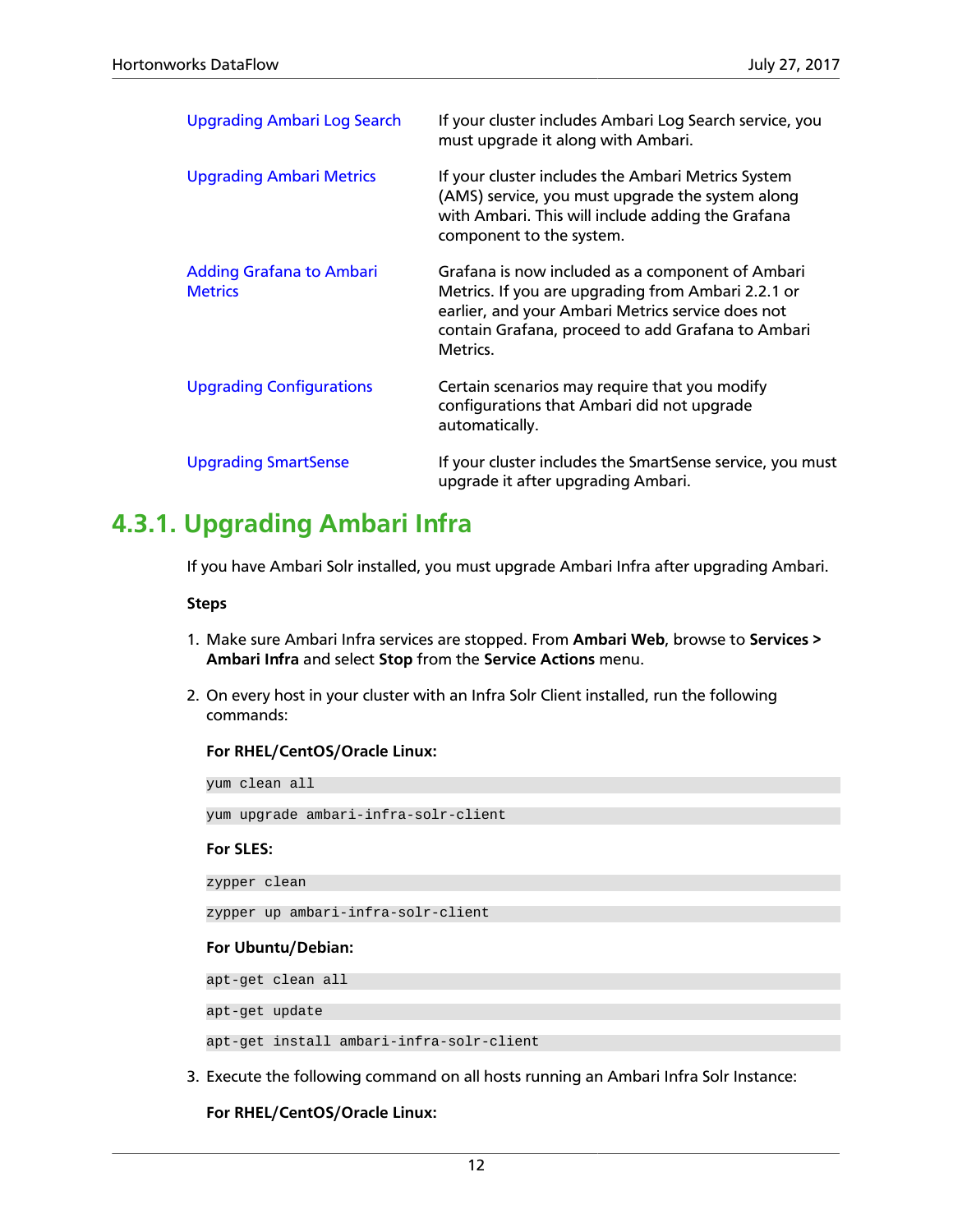yum upgrade ambari-infra-solr

#### **For SLES:**

zypper up ambari-infra-solr

#### **For Ubuntu/Debian:**

apt-get install ambari-infra-solr

4. Start the Ambari Infra services.

From **Ambari Web**, browse to **Services > Ambari Infra** select **Service Actions** then choose **Start**.

### <span id="page-16-0"></span>**4.3.2. Upgrading Ambari Log Search**

If you have Ambari Log Search installed, you must upgrade Ambari Log Search after upgrading Ambari.

#### **Prerequisites**

Before starting this upgrade, ensure the Ambari Infra components have been upgraded.

#### **Steps**

- 1. Make sure Ambari Log Search service is stopped. From **Ambari Web**, browse to **Services > Log Search** and select **Stop** from the **Service Actions** menu.
- 2. On every host in your cluster running a Log Feeder, run the following commands:

#### **For RHEL/CentOS/Oracle Linux:**

yum upgrade ambari-logsearch-logfeeder

#### **For SLES:**

zypper clean

yum clean all

zypper up ambari-logsearch-logfeeder

#### **For Ubuntu/Debian:**

apt-get clean all

apt-get update

apt-get install ambari-logsearch-logfeeder

3. Execute the following command on all hosts running the Log Search Server:

#### **For RHEL/CentOS/Oracle Linux:**

yum upgrade ambari-logsearch-portal

**For SLES:**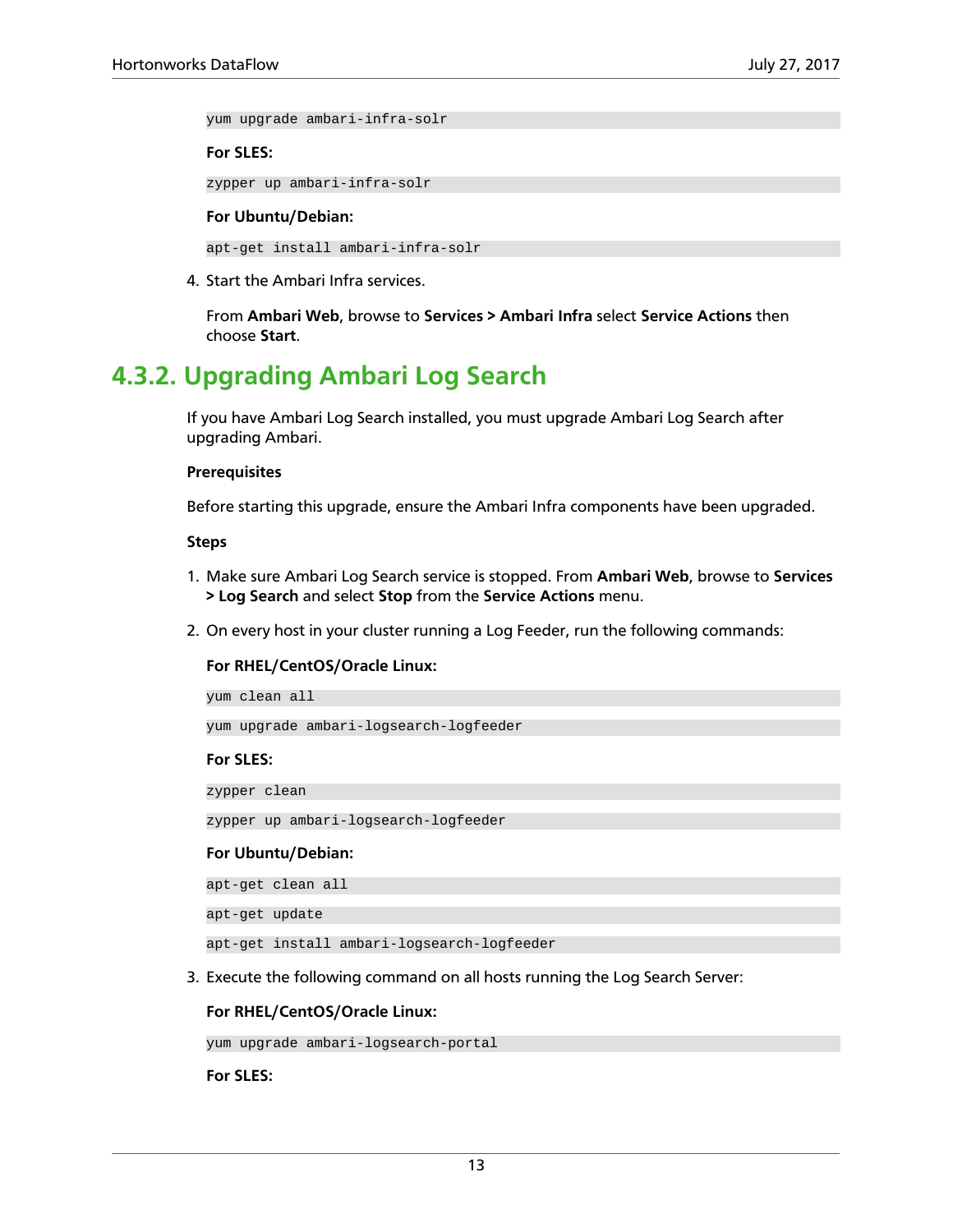zypper up ambari-logsearch-portal

#### **For Ubuntu/Debian:**

apt-get install ambari-logsearch-portal

4. Start Log Search Service.

From **Ambari Web**, browse to **Services > Log Search** select **Service Actions** then choose **Start**.

### <span id="page-17-0"></span>**4.3.3. Upgrading Ambari Metrics**

#### **Prerequisites**

Upgrade to Ambari 2.5 and perform needed post-upgrade checks. Make sure all services are up and healthy.

#### **Steps**

- 1. Make sure Ambari Metrics service is stopped. From **Ambari Web**, browse to **Services > Ambari Metrics** and select **Stop** from the **Service Actions** menu.
- 2. On every host in your cluster running a Metrics Monitor, run the following commands:

#### **For RHEL/CentOS/Oracle Linux:**

yum clean all

yum upgrade ambari-metrics-monitor ambari-metrics-hadoop-sink

#### **For SLES:**

zypper clean

```
zypper up ambari-metrics-monitor ambari-metrics-hadoop-sink
```
#### **For Ubuntu/Debian:**

apt-get clean all

apt-get update

apt-get install ambari-metrics-assembly

3. Execute the following command on all hosts running the Metrics Collector:

#### **For RHEL/CentOS/Oracle Linux:**

yum upgrade ambari-metrics-collector

**For SLES:**

zypper up ambari-metrics-collector

4. Execute the following command on the host running the Grafana component:

**For RHEL/CentOS/Oracle Linux:**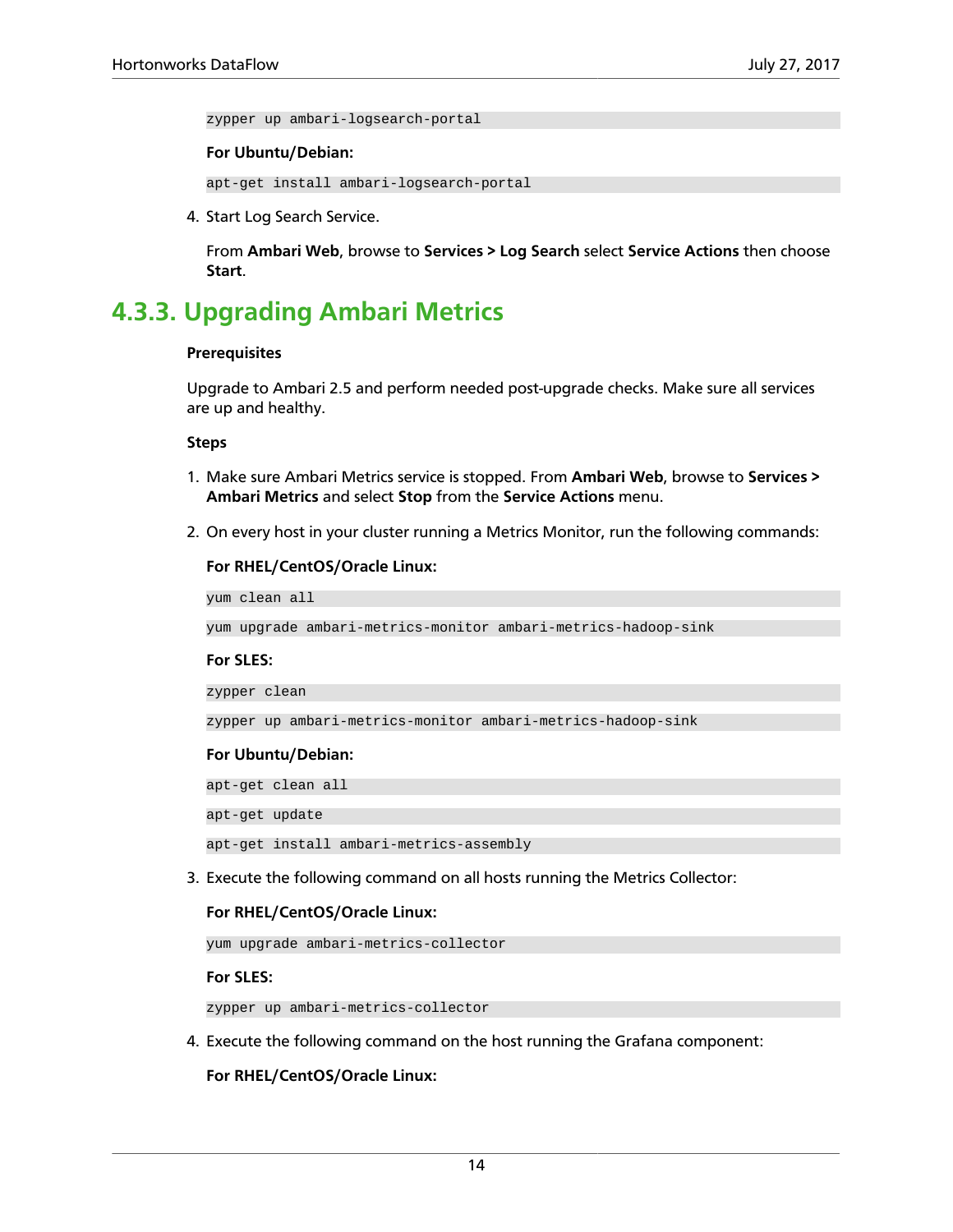yum upgrade ambari-metrics-grafana

**For SLES:**

zypper up ambari-metrics-grafana

5. Start Ambari Metrics Service.

From **Ambari Web**, browse to **Services > Ambari Metrics** select **Service Actions** then choose **Start**.

Updated Ambari Metrics Sink jars will be installed on all hosts and you must restart each service to pick up the latest sink implementations.

Please wait to restart all services until after you have completed all applicable postupgrade tasks, for example: HDFS, YARN, Kafka, HBase, Flume, Storm.

#### **Next Steps**

• Restart services, only after you complete all applicable, post-upgrade tasks.



#### **Note**

New Ambari Metrics Sinks will not be activated until all services are restarted.

• If you are upgrading from Ambari 2.2.1 or earlier, and your Ambari Metrics service does not contain Grafana, proceed to add Grafana to Ambari Metrics.

#### <span id="page-18-0"></span>**4.3.3.1. Adding Grafana to Ambari Metrics**

As of Ambari 2.4, Grafana is included as a component of Ambari Metrics. You must add Grafana to the system and install Grafana on a host in the cluster.



#### **Note**

When using the API commands below, be sure to replace the **ambari.server** with the Ambari Server hostname, **cluster.name** with your cluster name and **host.name** with the host where you will run Grafana. This can be the same host that is running the Metrics Colllector.

- 1. Upgrade to Ambari 2.5 and perform needed post-upgrade checks. Make sure all services are up and healthy.
- 2. Add the METRICS\_GRAFANA component to Ambari:

```
curl -u admin:admin -H "X-Requested-By:ambari" -i -X POST
http://ambari.server:8080/api/v1/clusters/cluster.name/services/
AMBARI_METRICS/components/METRICS_GRAFANA
```
3. Add METRICS\_GRAFANA to a host in the cluster.

```
curl -u admin:admin -H "X-Requested-By:ambari" -i -X POST -d
'{"host_components":[{"HostRoles":{"component_name":"METRICS_GRAFANA"}}]}'
http://ambari.server:8080/api/v1/clusters/cluster.name/hosts?Hosts/
host_name=host.name
```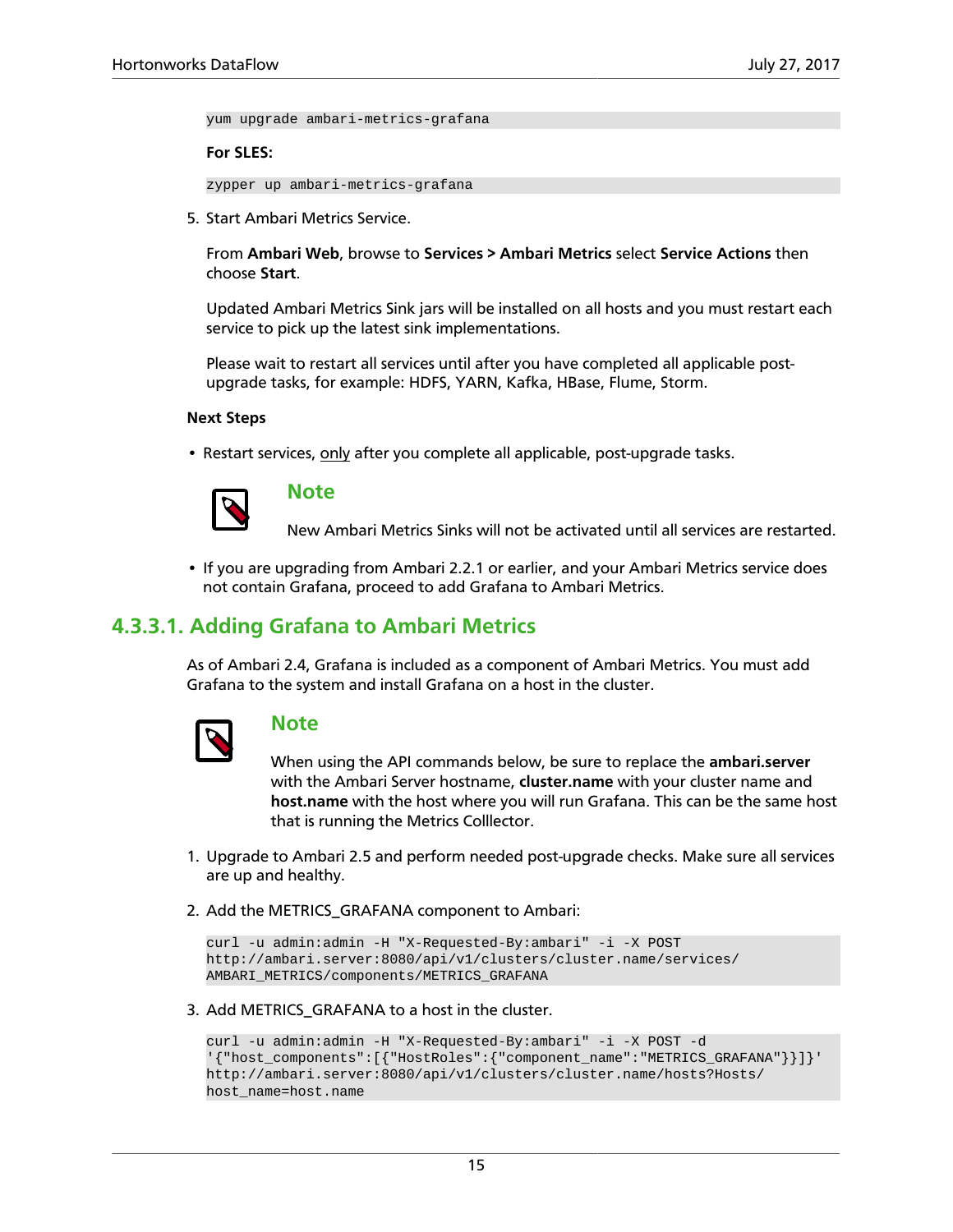4. From **Ambari Web**, browse to **Services > Ambari Metrics** and you will see Grafana is in the **Install Pending…** state.

You need to complete the configuration of Grafana before installing and starting.

- 5. To complete the configuration, click on **Services > Ambari Metrics > Configs** and enter the default Grafana Admin Password in the **General** section. Click **Save**.
- 6. Browse to **Hosts > host.name** (the **host.name** used in the API call where you added Grafana). You will see the Grafana component is in an **Install Pending…** state. Use the **Install Pending**… action button and select **Re-install**.



Install Pending... •

- 7. Once the install operation completes, select **Start** to start Grafana.
- 8. To access Grafana, browse to **Services > Ambari Metrics**, select **Quick Links** and then click **Grafana**.

### <span id="page-19-0"></span>**4.3.4. Upgrading Configurations**

This section describes potential cluster configuration updates that may be required.

[Upgrading Kerberos krb5.conf \[16\]](#page-19-1)

[Upgrading Log Rotation Configuration \[17\]](#page-20-0)

### <span id="page-19-1"></span>**4.3.4.1. Upgrading Kerberos krb5.conf**

Ambari has added support for handling more than one KDC host and kadmin host. This required modifications for the **krb5.conf** template. In order for Ambari to properly construct the krb5.conf configuration file, make the following configuration change if your cluster meets all of these criteria:

- Kerberos is enabled and Ambari is configured for automated setup, and
- Ambari is managing the krb5.conf, and
- You **have modified** the krb5.conf template content from the default content. If you have not modified the default content, Ambari will automatically update the template content as part of upgrade and these configuration updates do not need to be applied manually.

If you meet all of the above criteria, you must update the **krb5.conf** template content found in **Services > Kerberos > Advanced**:

| <b>Original Template Entry</b>                                         | Updated Template Entry                                                                  |
|------------------------------------------------------------------------|-----------------------------------------------------------------------------------------|
| admin_server = { { admin_server_host   default (kdc_host,<br>$True$ }} | admin_server = { { admin_server_host   default(kdc_host_list[0]  <br>trim(), $True$ }}} |
| kdc = { { kdc_host } }                                                 | $\{ \{ \text{realm} \} \} = \{$                                                         |
|                                                                        | {% for kdc_host in kdc_host_list %}                                                     |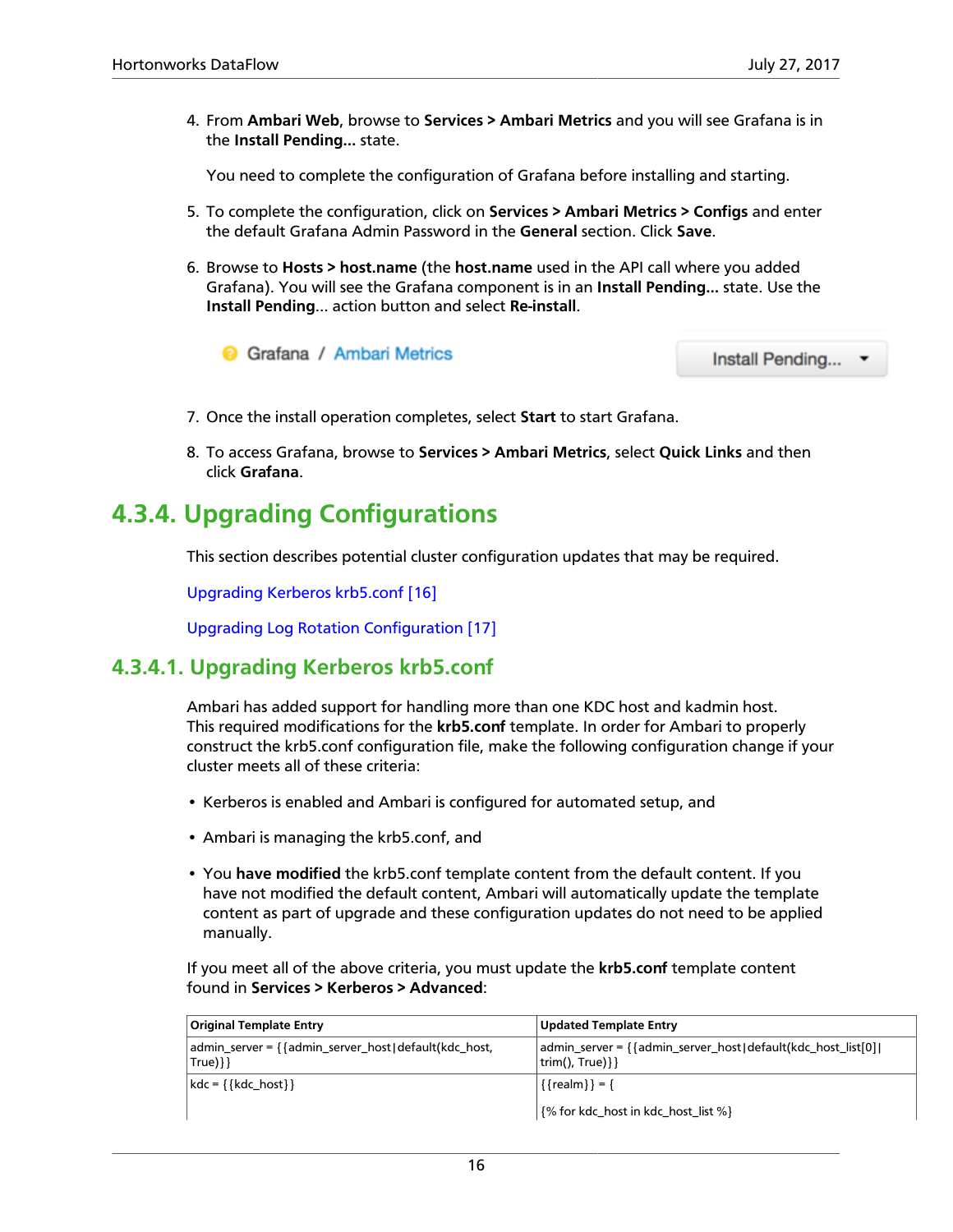| Original Template Entry | Updated Template Entry                 |
|-------------------------|----------------------------------------|
|                         | $\{kdc = \{\{kdc\_host   trim()\}\}\}$ |
|                         | $\frac{1}{2}$ {%- endfor -%}           |

### <span id="page-20-0"></span>**4.3.4.2. Upgrading Log Rotation Configuration**

Ambari 2.5.0 provides s a simplified log rotation configuration. These changes will be made automatically during your next stack upgrade, but are not automatically made during the Ambari upgrade. After upgrading Ambari from version 2.x to 2.5.0, if you want to utilize the simplified log rotation configuration, you must update configurations for all services in your cluster, using the following steps:

#### **Steps**

#### 1. **ZooKeeper**

- a. In **Ambari Web**, browse to **ZooKeeper > Configs**.
- b. Scroll down to **Custom zookeeper-log4j**.
- c. In **Custom zookeeper-log4j**, click **Add Property**.
- d. In **Add Property**, type the following properties and values:

zookeeper\_log\_max\_backup\_size=10

zookeeper\_log\_number\_of\_backup\_files=10

| For example:                             |                                                         |                |         |      |  |  |
|------------------------------------------|---------------------------------------------------------|----------------|---------|------|--|--|
| ×.                                       | V2 v ambari-upgrade authored on Tue, Jan 17, 2017 15:21 |                | Discard | Save |  |  |
| Advanced zookeeper-log4j<br>٠            |                                                         |                |         |      |  |  |
| Advanced zookeeper-logsearch-conf<br>٠   |                                                         |                |         |      |  |  |
| Custom zoo.cfg<br>٠                      |                                                         |                |         |      |  |  |
| Custom zookeeper-log4j<br>٠              |                                                         |                |         |      |  |  |
| zookeeper_log_max_<br>backup_size        | 10                                                      | $\bullet$<br>۰ |         |      |  |  |
| zookeeper_log_number_<br>of_backup_files | 10                                                      | ۰<br>۰         |         |      |  |  |
| Add Property                             |                                                         |                |         |      |  |  |

- e. Click **Add**.
- f. Browse to **Advanced zookeeper-log4j**.
- g. In **Advanced zookeeper-log4j** *content section*, find and replace the following properties and values:

**Find:** log4j.appender.ROLLINGFILE.MaxFileSize=<value>MB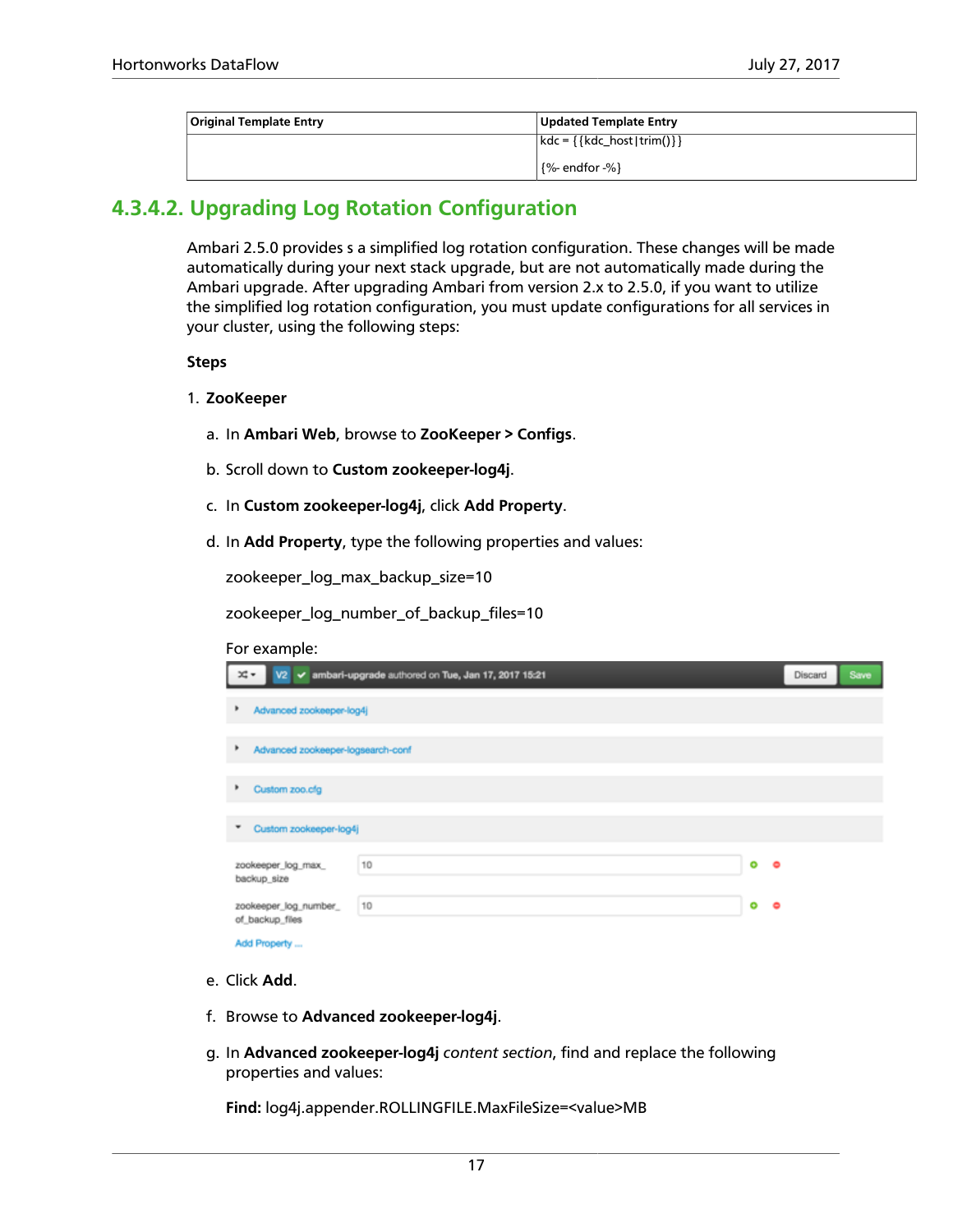#### **Replace:**

log4j.appender.ROLLINGFILE.MaxFileSize={{zookeeper\_log\_number\_of\_backup\_files}}MB

**Find:** #log4j.appender.ROLLINGFILE.MaxBackupIndex=<value>MB

#### **Replace:**

#log4j.appender.ROLLINGFILE.MaxBackupIndex={{zookeeper\_log\_number\_of\_backup\_files}}MB

#### For example:

| Advanced zookeeper-log4j                                                                                                                                                                                                                |                                                                |
|-----------------------------------------------------------------------------------------------------------------------------------------------------------------------------------------------------------------------------------------|----------------------------------------------------------------|
| log4j.appender.ROLLINGFILE.File=zookeeper.log<br># Max log file size of 10MB<br>log4j.appender.ROLLINGFILE.MaxFileSize=MB<br># uncomment the next line to limit number of backup files<br>#log4j.appender.ROLLINGFILE.MaxBackupIndex=10 |                                                                |
| log4j.appender.ROLLINGFILE.layout=org.apache.log4j.PatternLayout<br>log4j.appender.ROLLINGFILE.layout.ConversionPattern=%d(ISO8601) - %-5p [%t:%C(1)@%L] - %m%n                                                                         | zookeeper-log4j template<br>content<br>Custom log4j.properties |
| # Add TRACEFILE to rootLogger to get log file output                                                                                                                                                                                    |                                                                |

#### h. In **Configs**, click **Save**.

#### For example:

| x.<br>V3                                                                                                                                                                 | d admin authored on Fri, Jan 20, 2017 10:22                                                                                                                                                                                                                                                                                                                                                                                                                                                                                                                                                                                                                                                                                                   |   |   | <b>LISCERD</b> | rog4j.appenger.wut.t.rwut-iLE.<br><b>Save</b> |
|--------------------------------------------------------------------------------------------------------------------------------------------------------------------------|-----------------------------------------------------------------------------------------------------------------------------------------------------------------------------------------------------------------------------------------------------------------------------------------------------------------------------------------------------------------------------------------------------------------------------------------------------------------------------------------------------------------------------------------------------------------------------------------------------------------------------------------------------------------------------------------------------------------------------------------------|---|---|----------------|-----------------------------------------------|
| Advanced zookeeper-loo4i                                                                                                                                                 |                                                                                                                                                                                                                                                                                                                                                                                                                                                                                                                                                                                                                                                                                                                                               |   |   |                |                                               |
| Zookeeper Log: backup<br>file size                                                                                                                                       | 10<br><b>MB</b>                                                                                                                                                                                                                                                                                                                                                                                                                                                                                                                                                                                                                                                                                                                               |   |   |                |                                               |
| Zookeeper Log: # of<br>backup files                                                                                                                                      | 10                                                                                                                                                                                                                                                                                                                                                                                                                                                                                                                                                                                                                                                                                                                                            | Ō | e |                |                                               |
| log4j.appender.CONSOLE.Threshold=INFO<br>۰<br>log4i.appender.ROLLINGFILE.Threshold=DEBUG<br>log4j.appender.ROLLINGFILE.File=zookeeper.log<br># Max log file size of 10MB | log4j.appender.CONSOLE.layout=org.apache.log4j.PatternLayout<br>log4j.appender.CONSOLE.layout.ConversionPattern=%d(ISO8601) - %-5p (%t:%C(1)@%L] - %m%n<br># Add ROLLINGFILE to rootLogger to get log file output<br>Log DEBUG level and above messages to a log file<br>log4j.appender.ROLLINGFILE=org.apache.log4j.RollingFileAppender<br>log4j.appender.ROLLINGFILE.MaxFileSize={(zookeeper_log_max_backup_size}}MB<br># uncomment the next line to limit number of backup files<br>#log4j.appender.ROLLINGFILE.MaxBackupIndex={{zookeeper_log_number_of_backup_files}}<br>log4j.appender.ROLLINGFILE.layout=org.apache.log4j.PatternLayout<br>log4j.appender.ROLLINGFILE.layout.ConversionPattern=%d(ISO8601) - %-5p [%t:%C(1)@%L] - %m%n |   | ۵ |                |                                               |

i. Restart **ZooKeeper**, as prompted.

#### 2. **Kafka**

- a. In **Ambari Web**, browse to **Kafka > Configs**.
- b. Scroll down to **Custom Kafka-log4j**.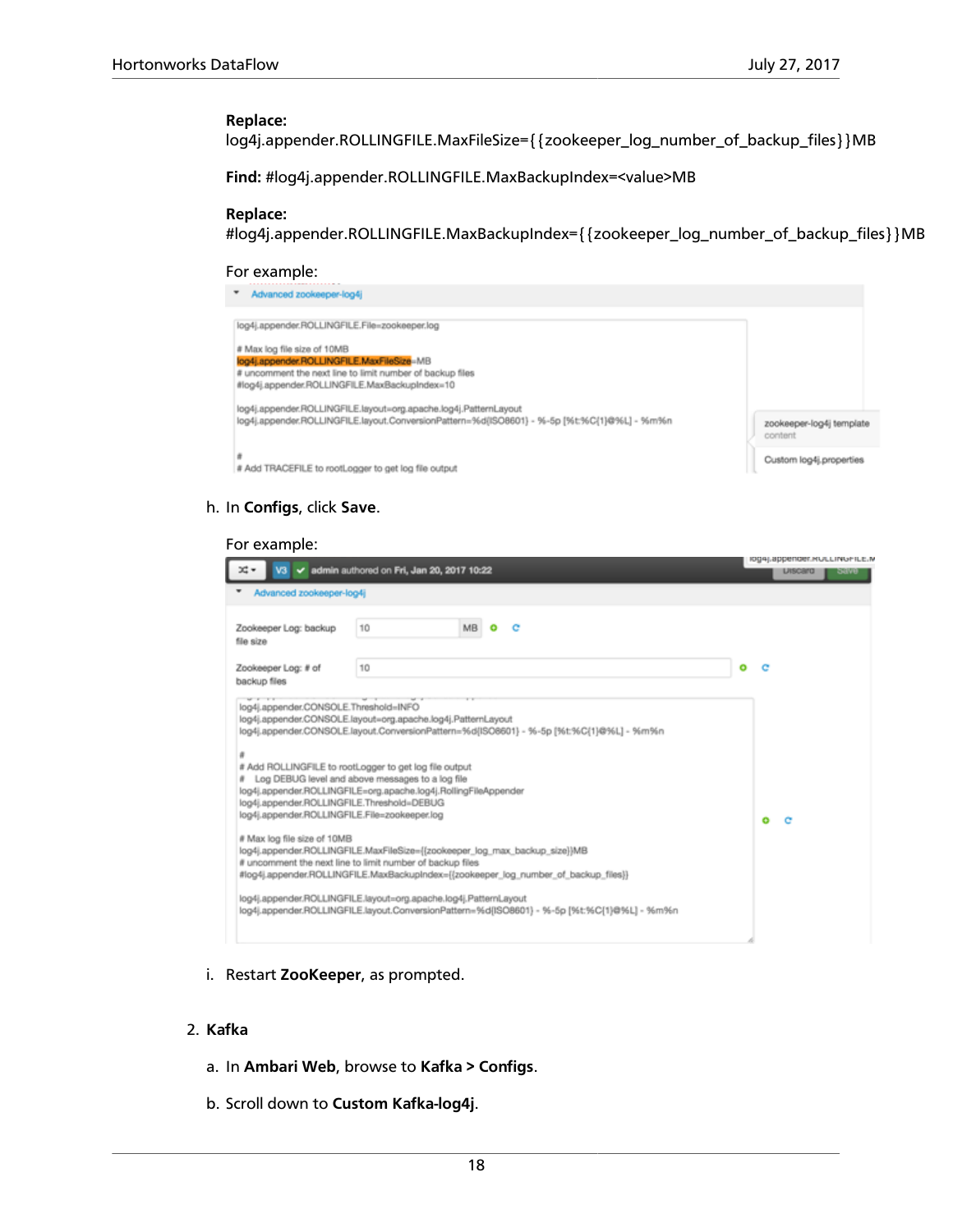- c. In **Custom Kafka-log4j**, click **Add Property**.
- d. In **Add Property**, type the following properties and values:

kafka\_log\_maxfilesize=256

kafka\_log\_maxbackupindex=20

controller\_log\_maxfilesize=256

controller\_log\_maxbackupindex=20

- e. Click **Add**.
- f. Browse to **Advanced kafka-log4j**.
- g. In **Advanced kafka-log4j** *content section*, find and replace the following properties and values:

**Find:** log4j.appender.kafkaAppender=org.apache.log4j.DailyRollingFileAppender

Add: log4j.appender.kafkaAppender.MaxFileSize = {{kafka\_log\_maxfilesize}}MB

**Add:** log4j.appender.kafkaAppender.MaxBackupIndex = {{kafka\_log\_maxbackupindex}}MB

**Find:** log4j.appender.controllerAppender=org.apache.log4j.DailyRollingFileAppender

**Add:** log4j.appender.controllerAppender.MaxFileSize = {{controller\_log\_maxfilesize}}MB

**Add:** log4j.appender.controllerAppender.MaxBackupIndex = {{controller\_log\_maxbackupindex}}

- h. In **Configs**, click **Save**.
- i. Restart **Kafka**, as prompted.

#### 3. **Ranger**

- a. In **Ambari Web**, browse to **Ranger > Configs > Advanced**.
- b. Scroll down to **Custom admin-log4j**.
- c. In **Custom admin-log4j**, click **Add Property**.
- d. In **Add Property**, type the following properties and values:

ranger\_xa\_log\_maxfilesize=256

ranger\_xa\_log\_maxbackupindex=20

e. Click **Add**.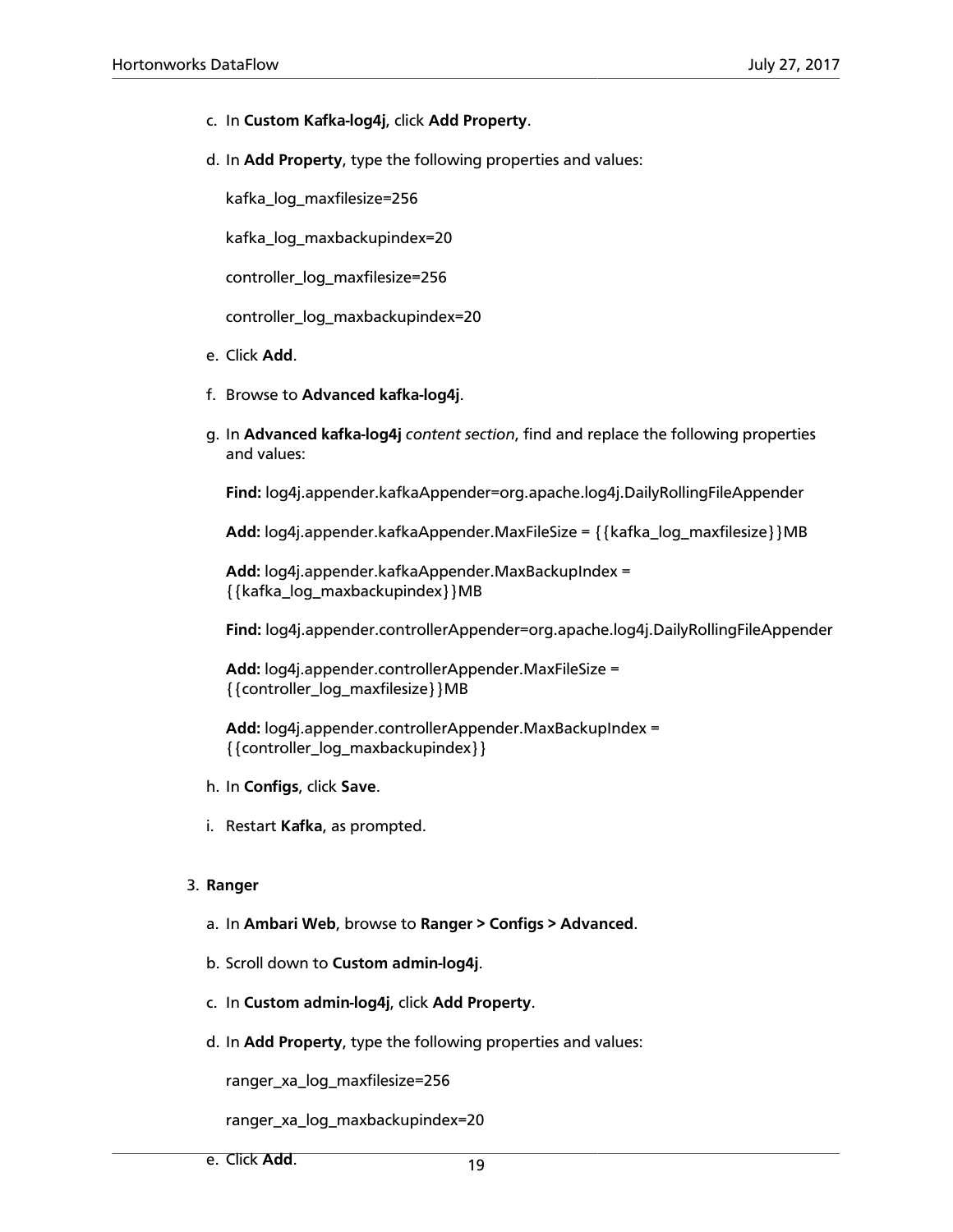- f. Browse to **Advanced admin-log4j**.
- g. In **Advanced admin-log4j** *content section*, find and replace the following properties and values:

**Find:** log4j.appender.xa\_log\_appender=org.apache.log4j.DailyRollingFileAppender

#### **Add:**

log4j.appender.xa\_log\_appender.MaxFileSize={{ranger\_xa\_log\_maxfilesize}}MB

#### **Add:**

log4j.appender.xa\_log\_appender.MaxBackupIndex={{ranger\_xa\_log\_maxbackupindex}}

- h. Scroll down to **Custom usersync-log4j**.
- i. In **Custom usersync-log4j**, click **Add Property**.
- j. In **Add Property**, type the following properties and values:

ranger\_usersync\_log\_maxfilesize=256

ranger\_usersync\_log\_number\_of\_backup\_files=20

- k. Click **Add**.
- l. Browse to **Advanced usersync-log4j**.
- m.In **Advanced usersync-log4j** *content section*, find and replace the following properties and values:

**Find:** log4j.appender.logFile=org.apache.log4j.DailyRollingFileAppender

**Add:** log4j.appender.logFile.MaxFileSize = {{ranger\_usersync\_log\_maxfilesize}}MB

**Add:** log4j.appender.logFile.MaxBackupIndex = {{ranger\_usersync\_log\_number\_of\_backup\_files}}

- n. Scroll down to **Custom tagsync-log4j**.
- o. In **Custom tagsync-log4j**, click **Add Property**.
- p. In **Add Property**, type the following properties and values:

ranger\_tagsync\_log\_maxfilesize=256

ranger\_tagsync\_log\_number\_of\_backup\_files=20

- q. Click **Add**.
- r. Browse to **Advanced tagsync-log4j**.
- s. In **Advanced tagsync-log4j** *content section*, find and replace the following properties and values: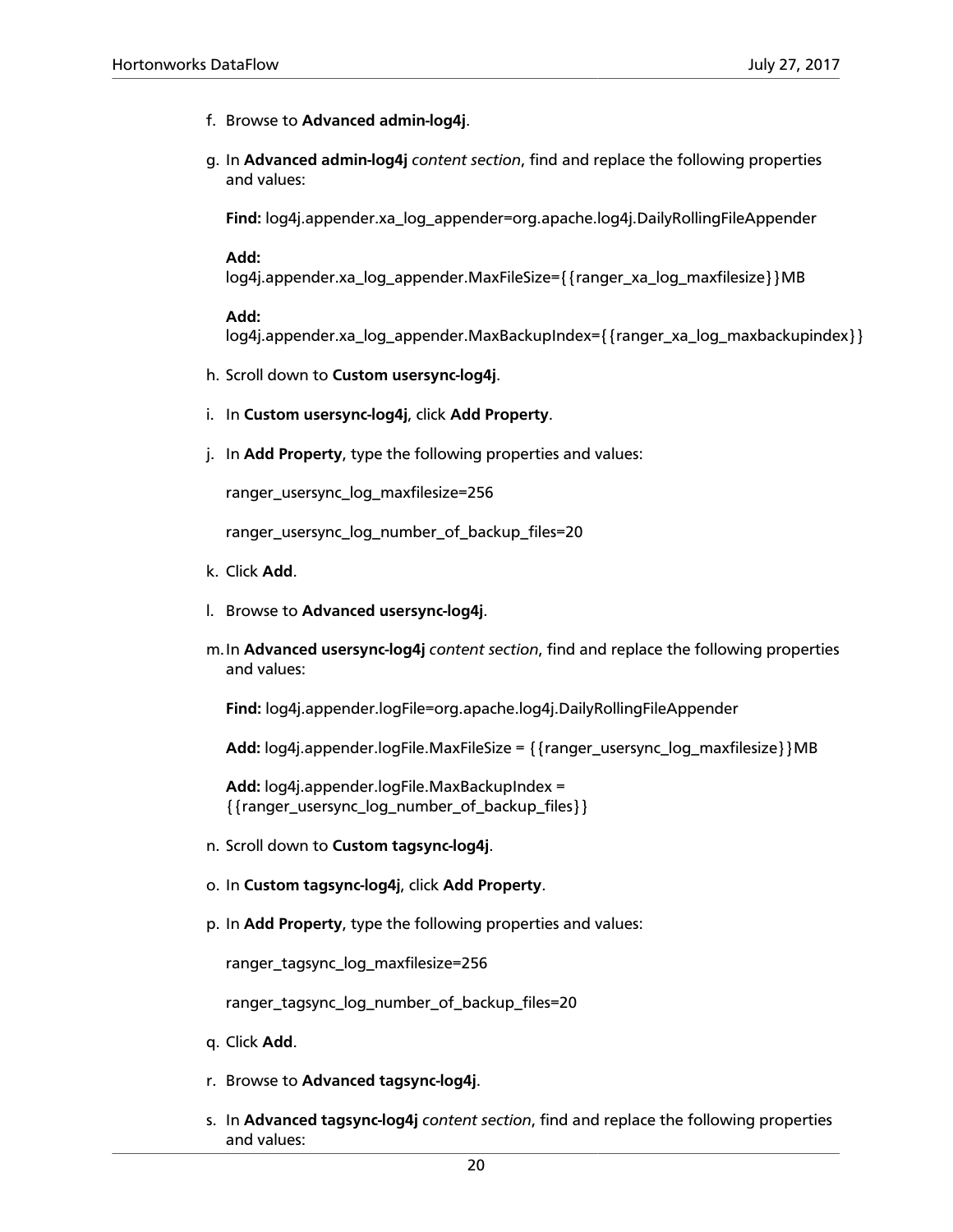**Find:** log4j.appender.logFile=org.apache.log4j.DailyRollingFileAppender

Add: log4j.appender.logFile.MaxFileSize = { {ranger\_tagsync\_log\_maxfilesize} } MB

**Add:** log4j.appender.logFile.MaxBackupIndex = {{ranger\_tagsync\_log\_number\_of\_backup\_files}}

- t. In **Configs**, click **Save**.
- u. Restart **Ranger**, as prompted.
- 4. **Ranger-KMS**
	- a. In **Ambari Web**, browse to **Ranger-KMS > Configs > Advanced**.
	- b. Scroll down to **Custom kms-log4j**.
	- c. In **Custom kms-log4j**, click **Add Property**.
	- d. In **Add Property**, type the following properties and values:

ranger\_kms\_log\_maxfilesize=256

ranger\_kms\_log\_maxbackupindex=20

ranger\_kms\_audit\_log\_maxfilesize=256

ranger\_kms\_audit\_log\_maxbackupindex=20

- e. Click **Add**.
- f. Browse to **Advanced kms-log4j** .
- g. In **Advanced kms-log4j** *content section*, find and replace the following properties and values:

**Find:** log4j.appender.kms=org.apache.log4j.DailyRollingFileAppender

Add: log4j.appender.kms.MaxFileSize = { {ranger\_kms\_log\_maxfilesize} } MB

**Add:** log4j.appender.kms.MaxBackupIndex = {{ranger\_kms\_log\_maxbackupindex}}

**Find:** log4j.appender.kms-audit=org.apache.log4j.DailyRollingFileAppender

**Add:** log4j.appender.kmsaudit.MaxFileSize={{ranger\_kms\_audit\_log\_maxfilesize}}MB

**Add:** log4j.appender.kms-audit.MaxBackupIndex = {{ranger\_kms\_audit\_log\_maxbackupindex}}

- h. In **Configs**, click **Save**.
- i. Restart **Ranger-KMS**.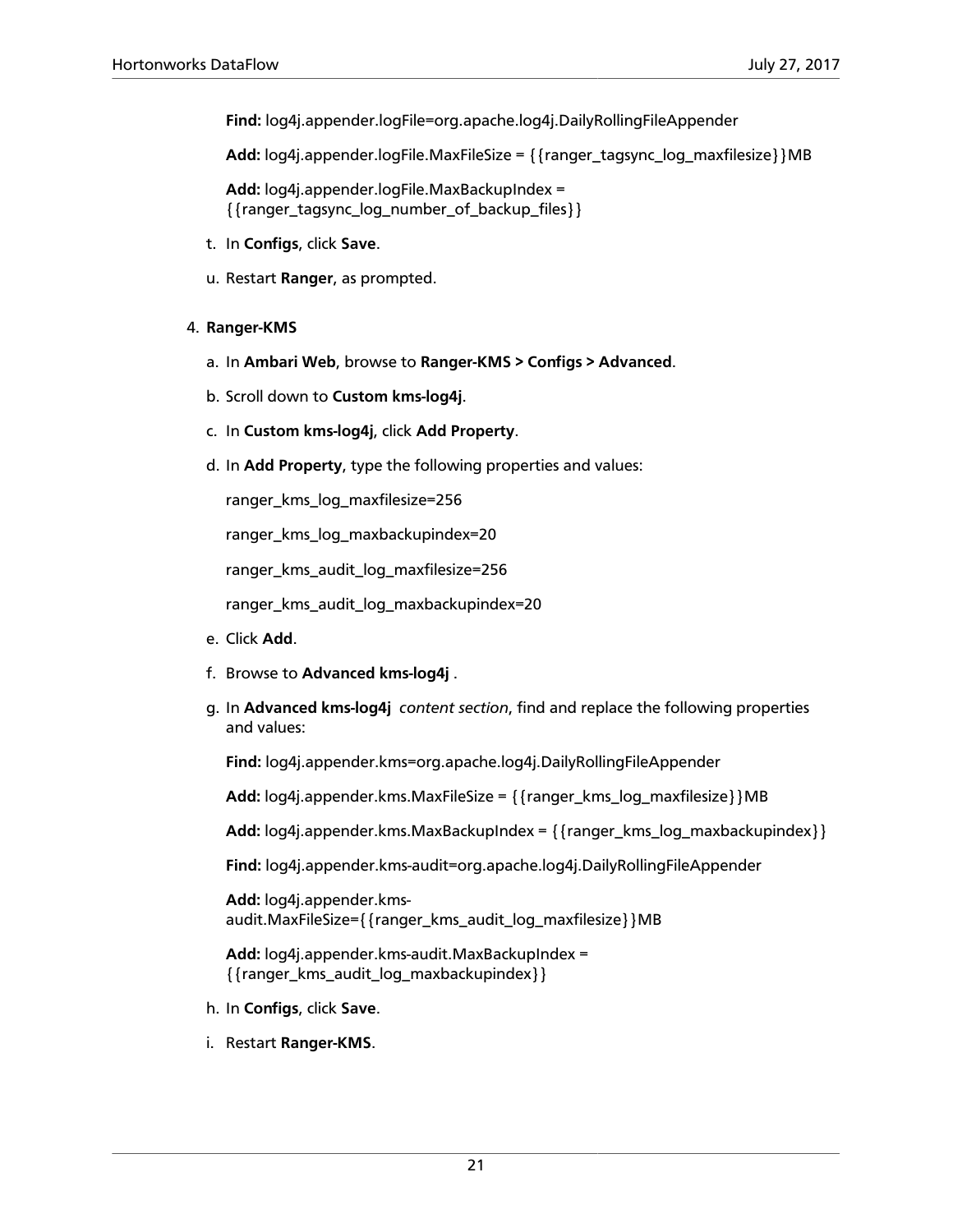#### 5. **Storm**

- a. In **Ambari Web**, browse to **Storm > Configs**.
- b. Scroll down to **Custom cluster-log4j property**.
- c. In **Custom cluster-log4j property**, click **Add Property**.
- d. In **Add Property**, type the following properties and values:

storm\_a1\_maxfilesize=100

storm\_a1\_maxbackupindex=9

- e. Click **Add**.
- f. Browse to **Advanced storm-cluster-log4j** .
- g. In **Advanced storm-cluster-log4j** *content section*, find and replace the following properties and values:

**Find:** In RollingFile="A1"<SizeBasedTriggeringPolicy size="<value>MB"/>

**Replace:** <SizeBasedTriggeringPolicy size="{{storm\_a1\_maxfilesize}}MB"/>

**Find:** In RollingFile="A1"<DefaultRolloverStrategy max="<value>"/>

**Replace:** <DefaultRolloverStrategy max="{{storm\_a1\_maxbackupindex}}"/>

- h. Scroll down to **Custom worker-log4j property**.
- i. In **Custom worker-log4j property**, click **Add Property**.
- j. In **Add Property**, type the following properties and values:

storm\_wrkr\_a1\_maxfilesize=100

storm\_wrkr\_a1\_maxbackupindex=9

storm\_wrkr\_out\_maxfilesize=100

storm\_wrkr\_out\_maxbackupindex=4

storm\_wrkr\_err\_maxfilesize=100

storm\_wrkr\_err\_maxbackupindex=4

- k. Click **Add**.
- l. Browse to **Advanced storm-worker-log4j** .
- m.In **Advanced storm-worker-log4j** *content section*, find and replace the following properties and values: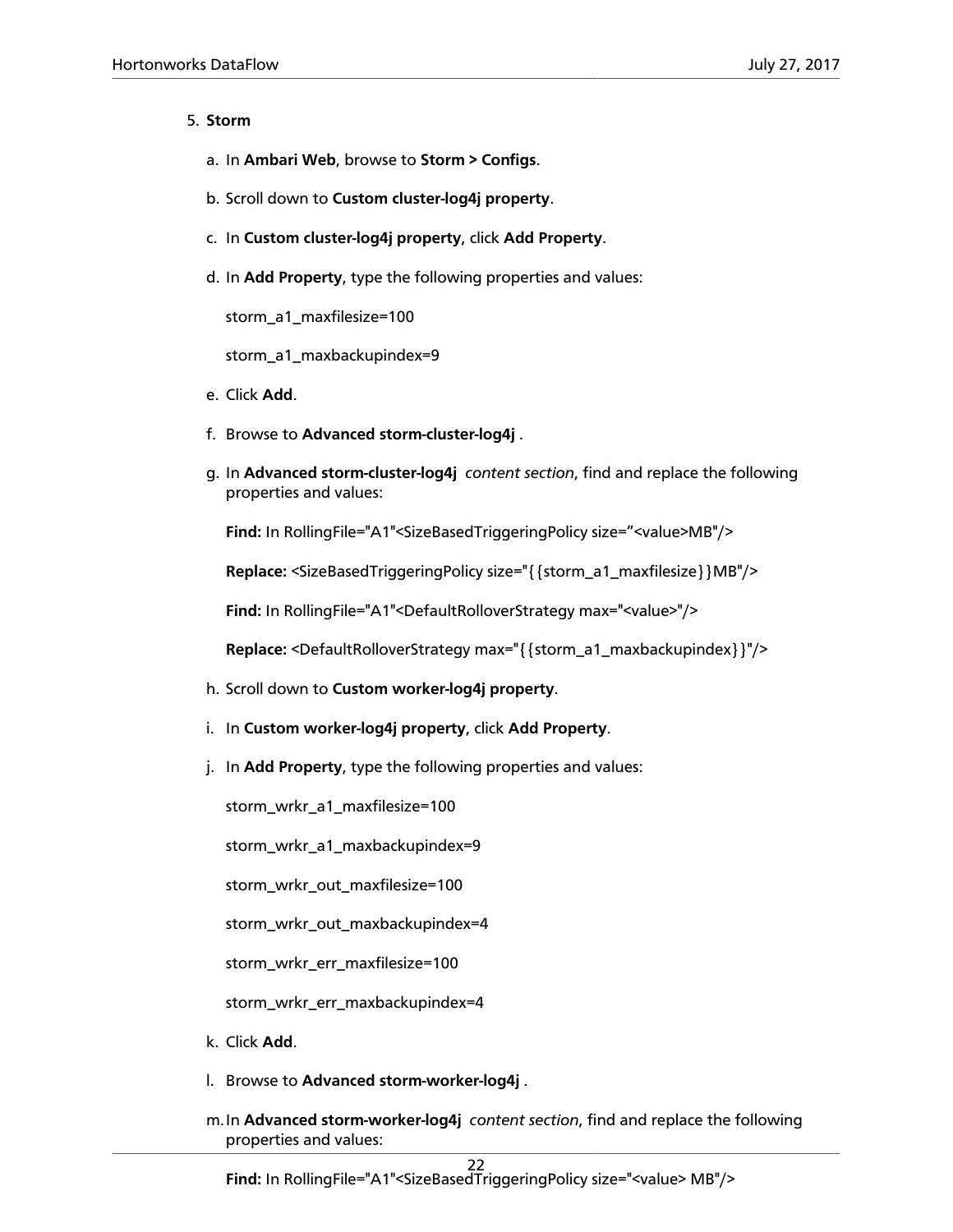**Replace:** <SizeBasedTriggeringPolicy size="{{storm\_wrkr\_a1\_maxfilesize}} MB"/> **Find:** In RollingFile="A1"<DefaultRolloverStrategy max="<value>"/> **Replace:** <DefaultRolloverStrategy max="{{storm\_wrkr\_a1\_maxbackupindex}}"/> **Find:** In RollingFile="STDOUT"<SizeBasedTriggeringPolicy size="<value>" MB/> **Replace:** <SizeBasedTriggeringPolicy size="{{storm\_wrkr\_out\_maxfilesize}} MB"/> **Find:** In RollingFile="STDOUT"<DefaultRolloverStrategy max="<value>"/> **Replace:** <DefaultRolloverStrategy max="{{storm\_wrkr\_out\_maxbackupindex}}"/> **Find:** In RollingFile="STDERR"<SizeBasedTriggeringPolicy size="<value>" MB/> **Replace:** <SizeBasedTriggeringPolicy size="{{storm\_wrkr\_err\_maxfilesize}} MB"/> **Find:** In RollingFile="STDOUT"<DefaultRolloverStrategy max="<value>"/> **Replace:** <DefaultRolloverStrategy max="{{storm\_wrkr\_err\_maxbackupindex}}"/> n. In **Configs**, click **Save**.

o. Restart **Storm**, as prompted.

### <span id="page-26-0"></span>**4.3.5. Upgrading SmartSense**

If your cluster includes the SmartSense service, you must upgrade it after upgrading Ambari.

#### **More Information**

[Upgrading SmartSense](https://docs.hortonworks.com/HDPDocuments/SS1/SmartSense-1.4.0/bk_installation/content/upgrade_scenarios.html)

**Next Steps**

Restart services.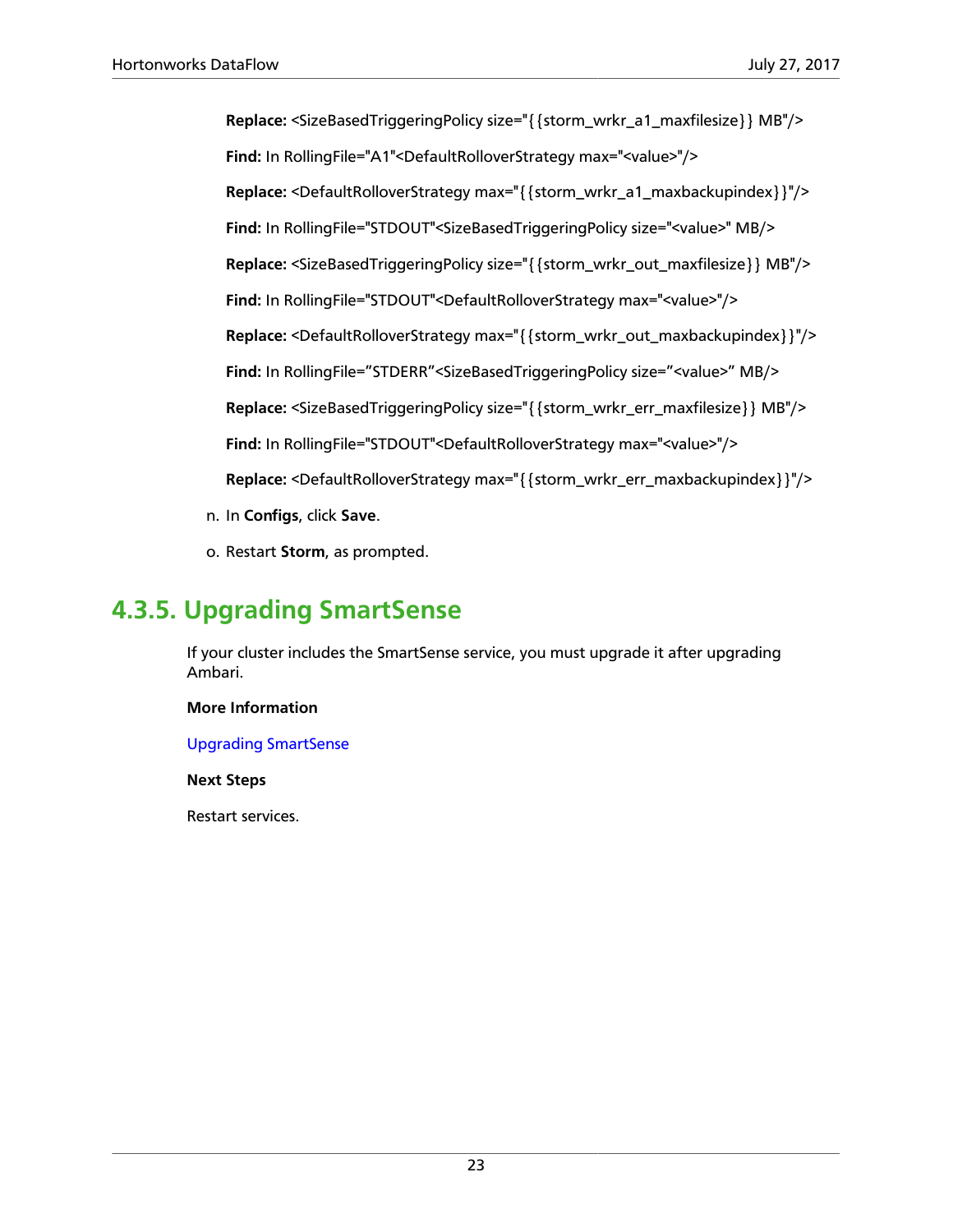# <span id="page-27-0"></span>**5. Upgrading HDF**

HDF offers an Ambari-managed Express Upgrade. An Express Upgrade orchestrates the HDF upgrade in an order that incurs some cluster downtime, but has less stringent prerequisites.

### <span id="page-27-1"></span>**5.1. Prerequisites**

To perform an HDF upgrade using Ambari, your cluster must meet the following prerequisites. These prerequisites are required because they allow Ambari to know whether the cluster is in a healthy operating mode and can be successfully managed from Ambari.

#### <span id="page-27-3"></span>**Table 5.1. Ambari-managed HDF Express Upgrade Prerequisites**

| Disk Space                   | Be sure to have adequate space on /usr/hdf for the<br>target HDF installation.                                                                                                                                                                                                          |
|------------------------------|-----------------------------------------------------------------------------------------------------------------------------------------------------------------------------------------------------------------------------------------------------------------------------------------|
| Ambari Agent Heartbeats      | All Ambari Agents must be communicating and<br>heartbeating to Ambari Server. Any hosts that are not<br>heartbeating must be in Maintenance Mode.                                                                                                                                       |
| <b>Host Maintenance Mode</b> | The following two scenarios are checked:                                                                                                                                                                                                                                                |
|                              | • Any hosts in Maintenance Mode must not be hosting<br>any Service Master Components.                                                                                                                                                                                                   |
|                              | • Any host in Maintenance Mode that is not hosting<br>Master Components is allowed but you will receive a<br>warning. You can proceed with your upgrade but these<br>hosts will not be upgraded and before you can finalize<br>the upgrade, you must delete the hosts from the cluster. |
| Service Maintenance Mode     | No Services can be in Maintenance Mode.                                                                                                                                                                                                                                                 |
| Services Started             | All Services must be started.                                                                                                                                                                                                                                                           |
| Service Checks               | All Service Checks must pass. Be sure to run Service<br>Actions > Run Service Check on all services (and remediate<br>if necessary) prior to attempting an HDF upgrade.                                                                                                                 |

### <span id="page-27-2"></span>**5.2. Registering Your Target Version**

#### **About This Task**

Registering your target version makes Ambari aware of the Hortonworks stack to which you want to upgrade, provides the public repo location, and specifies your public or private repo delivery preference.

#### **Steps**

- 1. Click the **Admin** tab, and then click **Stack and Versions**.
- 2. Click the **Versions** tab.
- 3. Click the **Manage Versions** button.
- 4. Click the **+ Register Version** button.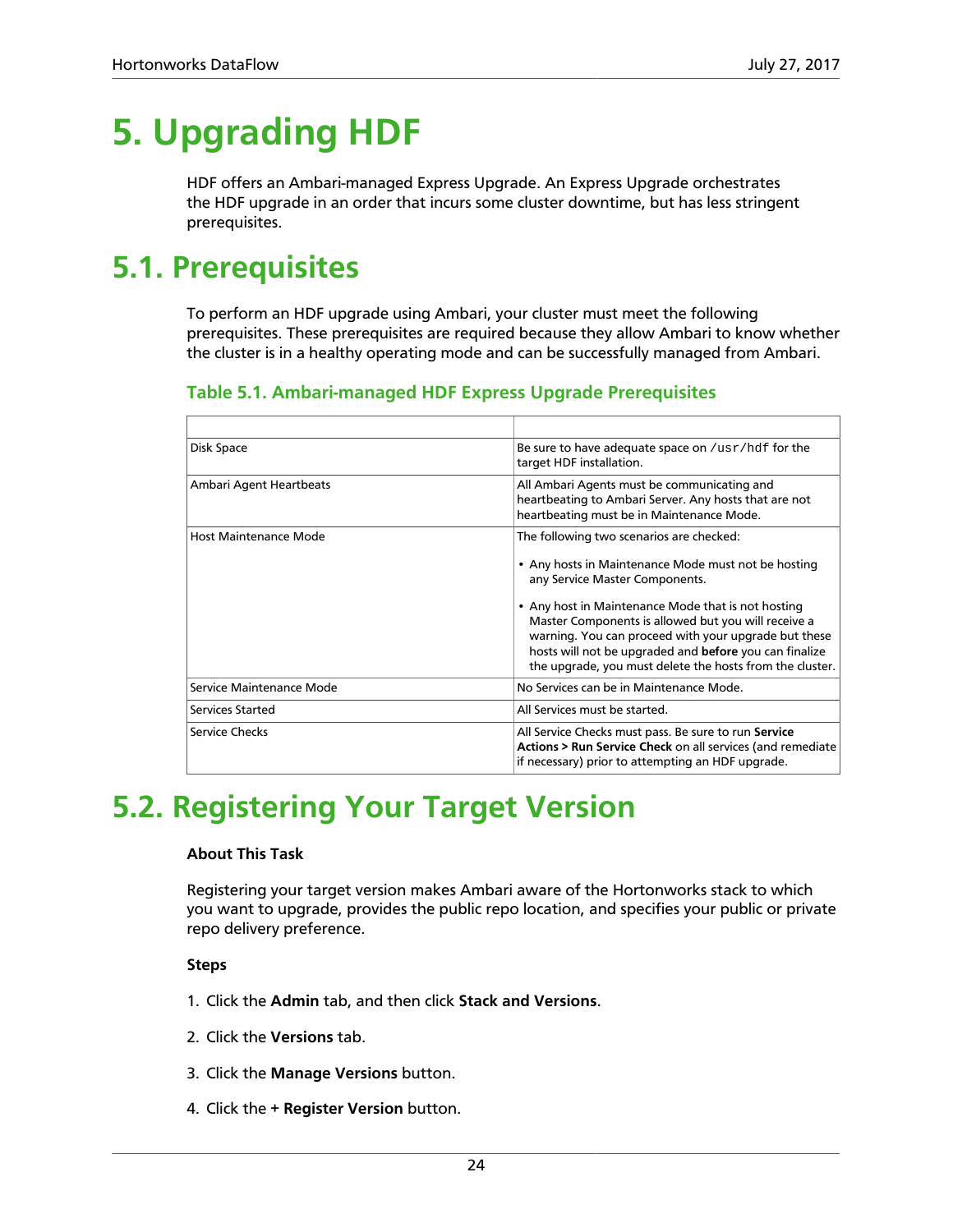- 5. Select the target version you want to regist, specify whether it will be a public or private repo, and select your operating system.
- 6. Click **Save**.

**Result**

From the **Versions** tab, you now see your target HDF version registered, but not yet installed.

### <span id="page-28-0"></span>**5.3. Installing Your Target Version**

#### **About This Task**

Installing your target version downloads the public repositories containing software packages for your target version onto each node in your cluster.

#### **Steps**

- 1. From the **Versions** tab, identify the target version you just registered, and click the **Install on ...** button.
- 2. Click **OK** to confirm.
- 3. You can monitor the progress of the install by clicking **Installing**.

#### **Result**

When the installation completes, you are able to see both your current and target HDF versions from **Admin | Stack and Versions | Versions**. Your target version has an active **Upgrade** button.

### <span id="page-28-1"></span>**5.4. Upgrading HDF**

#### **About This Task**

Upgrading HDF installs your target software version onto each node in your cluster. Note that the Express Upgrade is the only option available to HDF 3.0.0.

**Steps**

- 1. From **Admin | Stack and Versions | Versions**, click **Upgrade**.
- 2. In the **Upgrade Options** pop-up window, click **Express Upgrade**, and specify if you would like customized upgrade failure tolerance. If you select:
	- **Skip all Service Check failures** Ambari skips any Service Check failures and completes the upgrade without requiring user intervention to continue. After all the Service Checks have run in a task, you are presented with summary of the failures and an option to continue the upgrade or pause.
	- **Skip all Slave Component failures** Ambari skips any Slave Component failures and completes the Slave components upgrade without requiring user intervention to